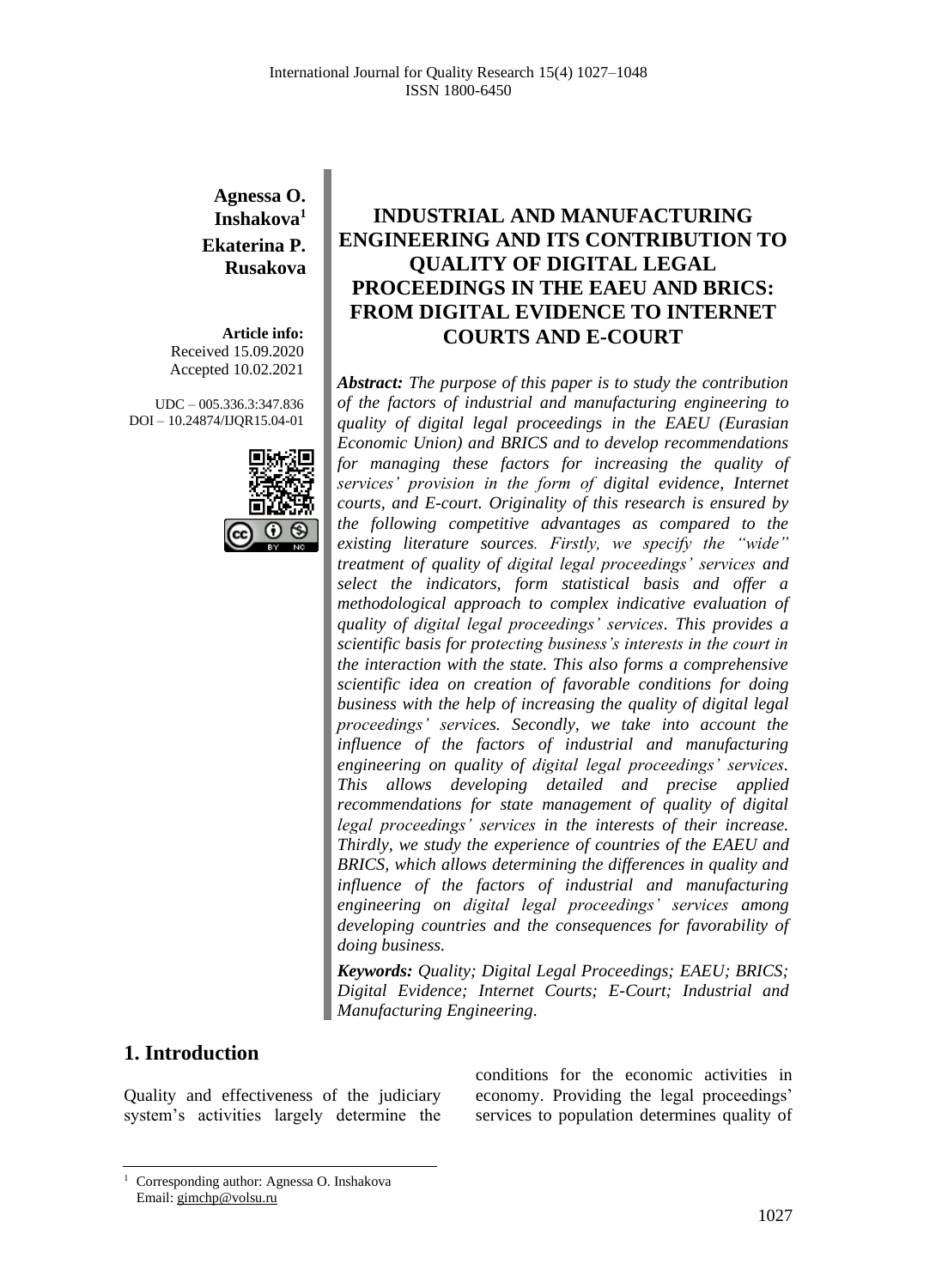life and, though it influences the movement of the international migration flows, it is internally-oriented on the whole, for not all countries are interested in attracting migrants – most of whom are unskilled workers involved in shadow, uncontrolled migration. Another direction of the judiciary system's activities is provision of legal proceedings' services to entrepreneurship. Accessibility, speed, and quality of economic disputes' resolution determine the level of development and effectiveness of institutions, thus defining favorability of economy for doing business. Legal proceedings' services, which are provided to companies, are largely externally-oriented, for they influence the international flows of capital. Most countries of the world are interested in attraction of foreign direct investments and use the judiciary system as a mechanism for achieving this goal.

The applied methods of raising the quality of legal proceedings' services during the Third (pre-digital) technological mode (e.g., increase of the number of judges, growth of<br>requirements to their efficiency. requirements to their efficiency, demonstrative dismissals of judges for violation of the requirements on objectivity and independence of judgeship) are not very effective. That's why the perspectives of improving the judiciary practices of economic disputes' resolution are connected to digital legal proceedings. However, their implementation and development are hindered by economic theory's underrun from economic practice, which is shown by the following gaps in the scientific concept of digital legal proceedings.

The first gap is connected to the ambiguous role of courts in resolution of economic disputes. Some scholars think that course have to regulate conflicts of interests that arise between companies in the process of competition and cooperation – which is a "narrow" treatment of the role of courts. Other experts point out that judiciary services have to fully cover and satisfy the needs of entrepreneurship and regulate economic disputes of business and state ("wide" treatment). It should be noted that in countries which use the "narrow" treatment and provide a limited set of judiciary services the global competitiveness of the business environment and favorability of the conditions for doing business are much lower, for interests of business in the interaction with the state are not protected sufficiently and cannot be protected in court. Thus, quality of judiciary services for business is not determined.

The second gap consists in insufficient elaboration of the influence of the factors of industrial and manufacturing engineering on quality of digital legal proceedings' services. In most of the existing studies, digitalization is considered in a generalized manner, without any factors. This does not allow specifying recommendations for managing the development of digital legal proceedings. Stimulation of the general digitalization of economy allows creating infrastructure, but this is not enough for development of digital legal proceedings. That's why it is important to specify the causal connections of the change of quality of digital legal proceedings under the influence of the factors of industrial and manufacturing engineering.

The third gap is insufficient elaboration of the developing countries' experience. In developed countries, large and active civil society and liberalism and accountability of state regulation allow companies to protect the interests of business interaction (cooperation and competition) and the interests of obtaining state services and the interaction with state in the court. In developing countries, laws are less progressive, state regulation is less accountable, and civil society is less initiative. That's why companies can successfully protect the interests of business interaction in court, and protection of the interests of obtaining state services in court is difficult. Thus, experience of implementing the legal proceedings' services in the "wide" treatment in developing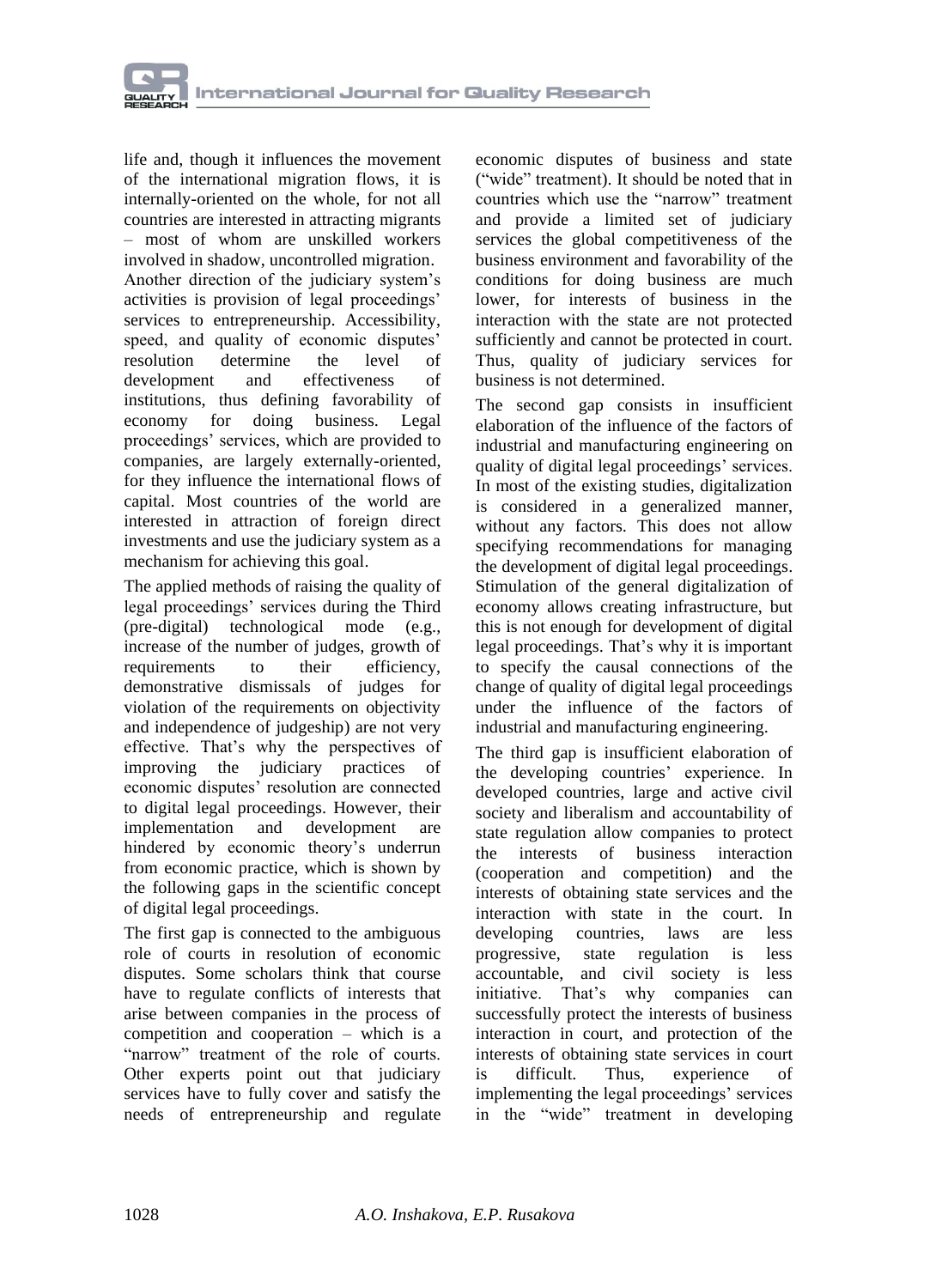countries is especially interesting for economics and requires thorough elaboration.

The purpose of this paper is to overcome the above gaps by studying the contribution of the factors of industrial and manufacturing engineering to quality of digital legal proceedings in the EAEU and BRICS and to develop recommendations for managing these factors for increasing the quality of provision of services in the form of digital evidence, Internet courts, and E-court.

Originality of this research is ensured by the following competitive advantages as compared to the existing literature sources. Firstly, we specify the "wide" treatment of quality of digital legal proceedings' services and select the indicators, form statistical basis and offer a methodological approach to complex indicative evaluation of quality of digital legal proceedings' services. This provides a scientific basis for protecting business's interests in the court in the interaction with the state. This also forms a comprehensive scientific idea on creation of favorable conditions for doing business with the help of increasing the quality of digital legal proceedings' services. Secondly, we take into account the influence of the factors of industrial and manufacturing engineering on quality of digital legal proceedings' services. This allows developing detailed and precise applied recommendations for state management of quality of digital legal proceedings' services in the interests of their increase. Thirdly, we study the experience of countries of the EAEU and BRICS, which allows determining the differences in quality and influence of the factors of industrial and manufacturing engineering on digital legal proceedings' services among developing countries and the consequences for favorability of doing business.

The purpose of the paper predetermined the logic and structure of the research. The paper consists of the following parts: introduction, literature review, materials and method, conclusion Results include the following parts:

- empirical study of detailed influence of the factors of industrial and manufacturing engineering on quality of digital legal proceedings in the EAEU and BRICS;
- methodological recommendations for generalized management of the factors of industrial and manufacturing engineering for increasing the quality of digital legal proceedings and creating favorable conditions for doing business in the EAEU and BRICS;
- applied recommendations for managing the factors of industrial and manufacturing engineering for the purpose of increasing the quality of digital legal proceedings in the EAEU and BRICS based on digital evidence, Internet courts, and E-court.

# **2. Literature Review**

The existing and perspective practices of digital legal proceedings, which include digital evidence, Internet courts, and E-court, are considered and compared in a lot of works, which include Devetyarova et al. (2020), Gritsuk et al. (2020), [Inshakova](https://proxylibrary.hse.ru:2073/authid/detail.uri?origin=AuthorProfile&authorId=56185976100&zone=) et al. (2019). [Granja](https://www.inderscienceonline.com/author/Granja%2C+Fernando+Molina) and [Rafael](https://www.inderscienceonline.com/author/Rafael%2C+Glen+D+Rodr%C3%ADguez) (2017) deem it necessary to accumulate and preserve digital evidence and substantiate their admissibility and lawfulness in court.

[Trappey](https://www.inderscienceonline.com/author/Trappey%2C+Charles+V) [and Chang](https://www.inderscienceonline.com/author/Chang%2C+Ai-Che) (2016) perform an analysis of court decisions on intellectual property and the use of digital inventions by the example of Apotex Pty. Ltd. vs. Sanofi-Aventis Australia Pty. Ltd. & Ors. [Ward](https://www.inderscienceonline.com/author/Ward%2C+Burke+T) [and](https://www.inderscienceonline.com/author/Sipior%2C+Janice+C)  [Sipior.](https://www.inderscienceonline.com/author/Sipior%2C+Janice+C) (2010) specify the Internet jurisdiction (presenting an authors' view by the example of the USA). Bossuyt [and De](https://www.inderscienceonline.com/author/de+Groote%2C+Bertel)  [Groote](https://www.inderscienceonline.com/author/de+Groote%2C+Bertel) (2010) deem it necessary to exercise a right via Internet, for which it is offered to provide free access to laws and court decisions (by the example of decisions and problems from Belgium's point of view).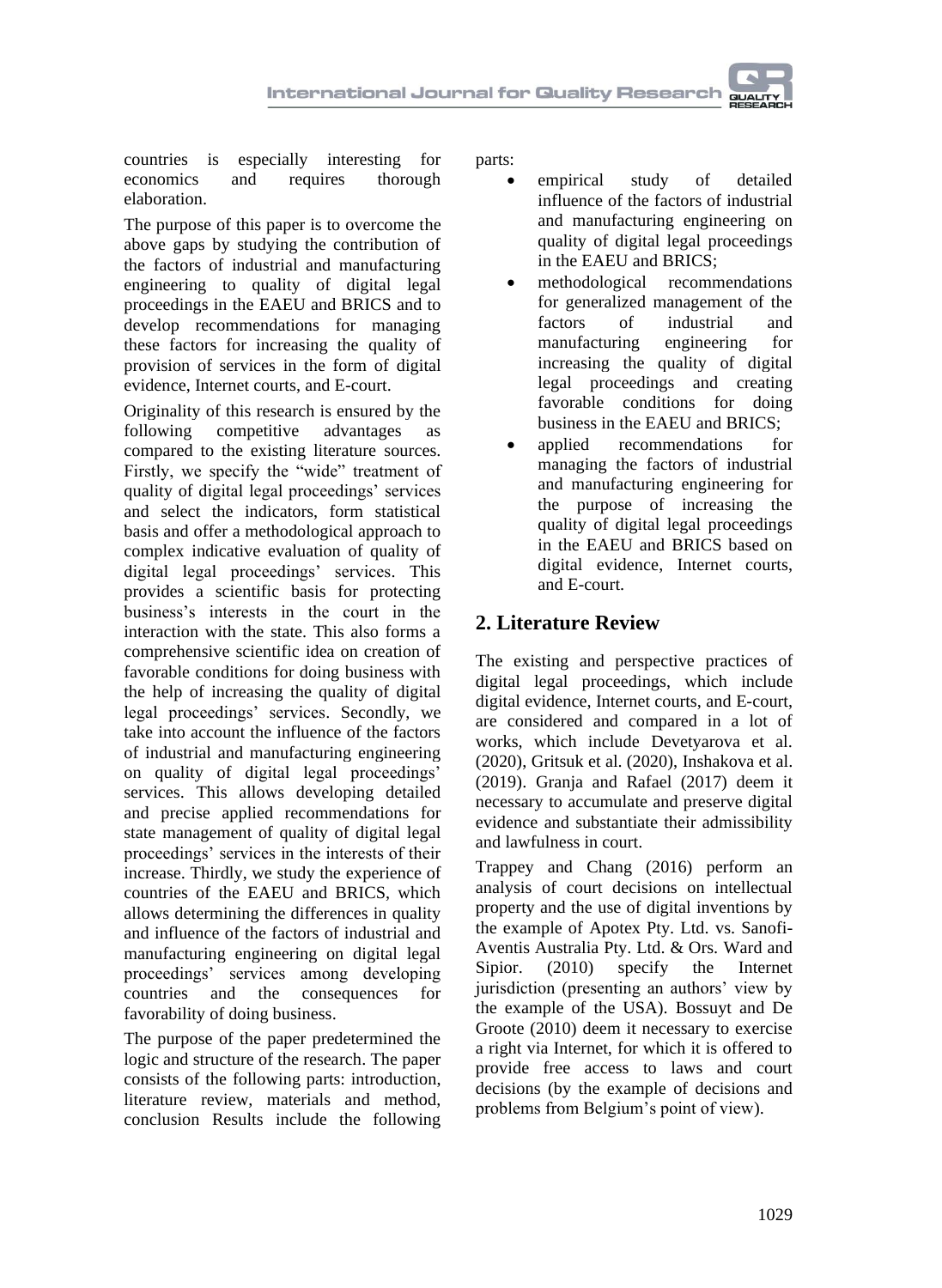

Van Der Vyver (2017) analyzes a vivid example of Oscar Pistorius vs. state and perform a critical analysis of media coverage and public opinion. [Hussain](https://www.inderscienceonline.com/author/Hussain%2C+Wan+Mohd+Hirwani+Wan) et al. (2010) note progressiveness and effectiveness of legal services' marketing on Internet and note that Malaysian lawyers remain behind the global tendency.

Quality of legal proceedings' services and its influence on business climate's favorability are studied in the following works. [Hughes](https://www.emerald.com/insight/search?q=Gareth%20Hughes) et al. (2018) note that the Hong Kong's court of appeal confirms wide authorities of SFC in prosecuting inside deals and fraud. The scholars consider the treatment of the court's role – as an inside dealer or unaware participant. [Tang](https://www.emerald.com/insight/search?q=Cynthia%20Tang) et al. (2018) point out that new management of SFC redefines cooperation in disciplinary and civil courts and tribunals on violations of market behavior.

[Allen](https://www.emerald.com/insight/search?q=Daren%20Allen) (2017) studies the problems of money laundering and thinks that there's a necessity for additional clarity, presented by the Court of appeal regarding the consent regime. [Roth](https://www.emerald.com/insight/search?q=Joshua%20D.%20Roth) and [Santolli](https://www.emerald.com/insight/search?q=Justin%20J.%20Santolli) (2019) note that the US Supreme Court ruled that SEC judges on administrative law fall under the provision on appointments. [Hurd](https://www.emerald.com/insight/search?q=Susan%20Hurd) et al. (2019) write that the Supreme Court made a decision on responsibility of schemes according to federal laws on securities.

[Pattnaik](https://www.emerald.com/insight/search?q=Pinaki%20Nandan%20Pattnaik) et al. (2018) reflect the most important factors of success in effective management of courts (performing two thematic studies on India). [Mustapha](https://www.emerald.com/insight/search?q=Zakariya%20Mustapha) et al. (2019) analyze the experience of applying to court and the Financial regulation council of experts of Nigeria (FRACE). [Martins](https://www.emerald.com/insight/search?q=Ant%C3%B3nio%20Martins) (2017) considers the practices of tax evasion, reservations on abusive practices, and the role of arbitration courts with a remark on capital growth.

[Park](https://www.emerald.com/insight/search?q=Eunok%20Park) (2018) considers the practice of the Supreme Court's interfering with the jurisdiction of arbitration court (by the example from the point of view of the Law on arbitration of South Korea in 2016)[. Ferro](https://www.emerald.com/insight/search?q=Gustavo%20Ferro) et al. (2018) study the problem of measuring and provision of effectiveness of courts. The scholars offer estimate indicators and control values of these indicators. [Mosweu](https://www.emerald.com/insight/search?q=Tshepho%20Lydia%20Mosweu) and [Kenosi](https://www.emerald.com/insight/search?q=Lekoko%20Kenosi) (2018) dwell on the successful experience of implementing the system of court records management during administration of justice on the judicial circuit of Gaborone, Botswana.

The components of quality of legal proceedings' services and the perspectives of their increase based on the capabilities of digitalization are reflected in the works Alpidovskaya and Popkova (2019), Inshakova and Bogoviz (2020), Shulus et al. (2020), and Stolyarov et al. (2020).

[Kalogeropoulou](https://www.inderscienceonline.com/author/Kalogeropoulou%2C+Charitomeni) [and Petrakos](https://www.inderscienceonline.com/author/Petrakos%2C+George) (2018) present the results of comparative analysis of the modern determinants of quality of the government sector as to the level of Greek court officials and civilians' satisfaction in civil, criminal, and administrative courts. [Asif](https://www.inderscienceonline.com/author/Asif%2C+Muhammad) et al. (2016) develop a scale for measuring the quality of services in public sector. [Fan](https://www.inderscienceonline.com/author/Fan%2C+Xiaoliang) (2012) performs an analysis of the terms of intellectual property rights in the Chinese international private law from the point of view of the latest regulatory acts.

[Machado](https://www.emerald.com/insight/search?q=Michele%20Machado) et al. (2018) outline the most perspective innovations in judiciary services and study the innovative models of judicial regulation of labor disputes. [Pattnaik](https://www.emerald.com/insight/search?q=Pinaki%20Nandan%20Pattnaik) et al. (2018) deem it necessary to develop MBA in court administration and management (by the example of successful experience of a law university NALSAR, India). [Kassem](https://www.emerald.com/insight/search?q=Rassel%20Kassem) et al. (2017) outline the critical factors for the culture of judges' domination (based on a comparative study of the UAE courts). [Paudel](https://www.emerald.com/insight/search?q=Krishna%20Prasad%20Paudel) (2020) studies the practice of knowledge management in Nepal's judicial system by the example of the Supreme Court.

The overview of the existing research literature has shown that the theory and practice of digital legal proceedings is studied in detail on the whole, but, at the same time, elaboration of the set problem is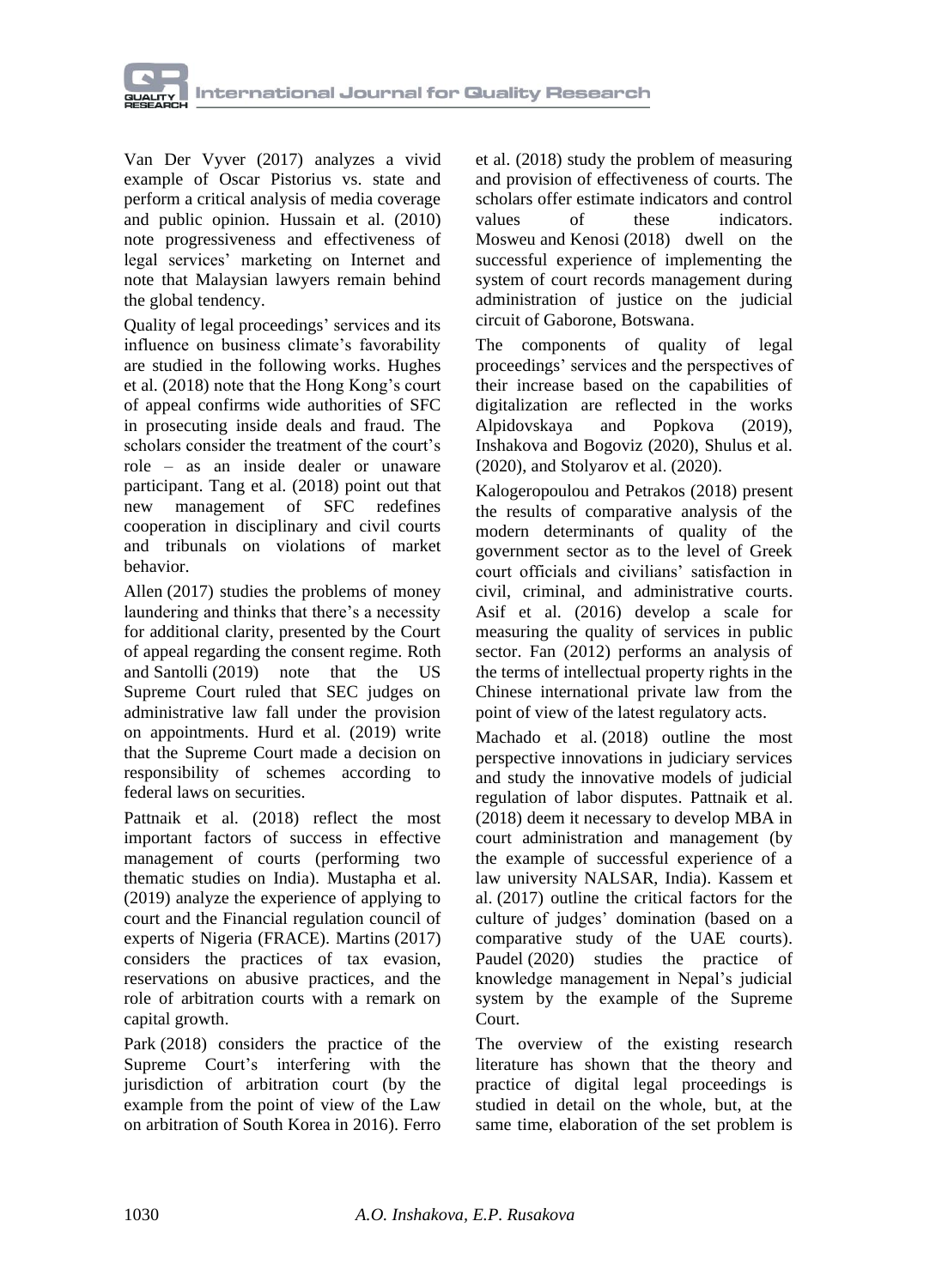not sufficient – which is proved by the existing gaps. One of the gaps is the low level of detalization of quality of digital legal proceedings' services, domination of the "narrow" treatment of quality, uncertainty of the indicators, and underdevelopment of the methodological approach for quantitative measuring of quality of legal proceedings' services.

Another gap is insufficient elaboration of the influence of the factors of industrial and manufacturing engineering on increase of quality of digital legal proceedings' services.

The research gaps also include inconsistency and poor elaboration of the experience of quality management in digital legal

proceedings in developing countries, in particular countries of the EAEU and BRICS. In this paper we aim to fill these gaps.

### **3. Materials and methodology**

In this research, we focus on the role of legal proceedings in provision of a competitive and attractive business climate. To characterize a selection of countries from this point of view, let us use Figure 1, which shows the values of the index of favorability of conditions for doing business in countries of the EAEU and BRICS in 2020, according to the report "Doing Business 2020" prepared by the World Bank (2020).



**Figure 1.** Index of favorability of conditions for doing business in countries of the EAEU and BRICS in 2020, points 1-100. Source: built by the authors based on World Bank (2020).

As shown in Figure 1, the most favorable conditions for doing business in 2020 among countries of the EAEU are observed in Kazakhstan (79.6 points). Russia is also characterized by a rather high level of favorability of conditions for doing business (78.2). In Armenia, this index constitutes 74.5 points, in Belarus 74.3 points, in Moldova 74.4 points, and in Kyrgyzstan 67.8 points (the lowest value among the EAEU countries).

In countries of BRICS, conditions for doing business are most favorable in Russia (78.9 points), India (78.7 points), and China (77.3 points) and least favorable in South Africa (68.3 points) and Brazil (51.9 points). On the whole in the EAEU, conditions for doing business (74.80 points on average) are more favorable than in BRICS (70.64 points on average).

Correlation analysis is used in this research for studying the influence of the factors of industrial and manufacturing engineering on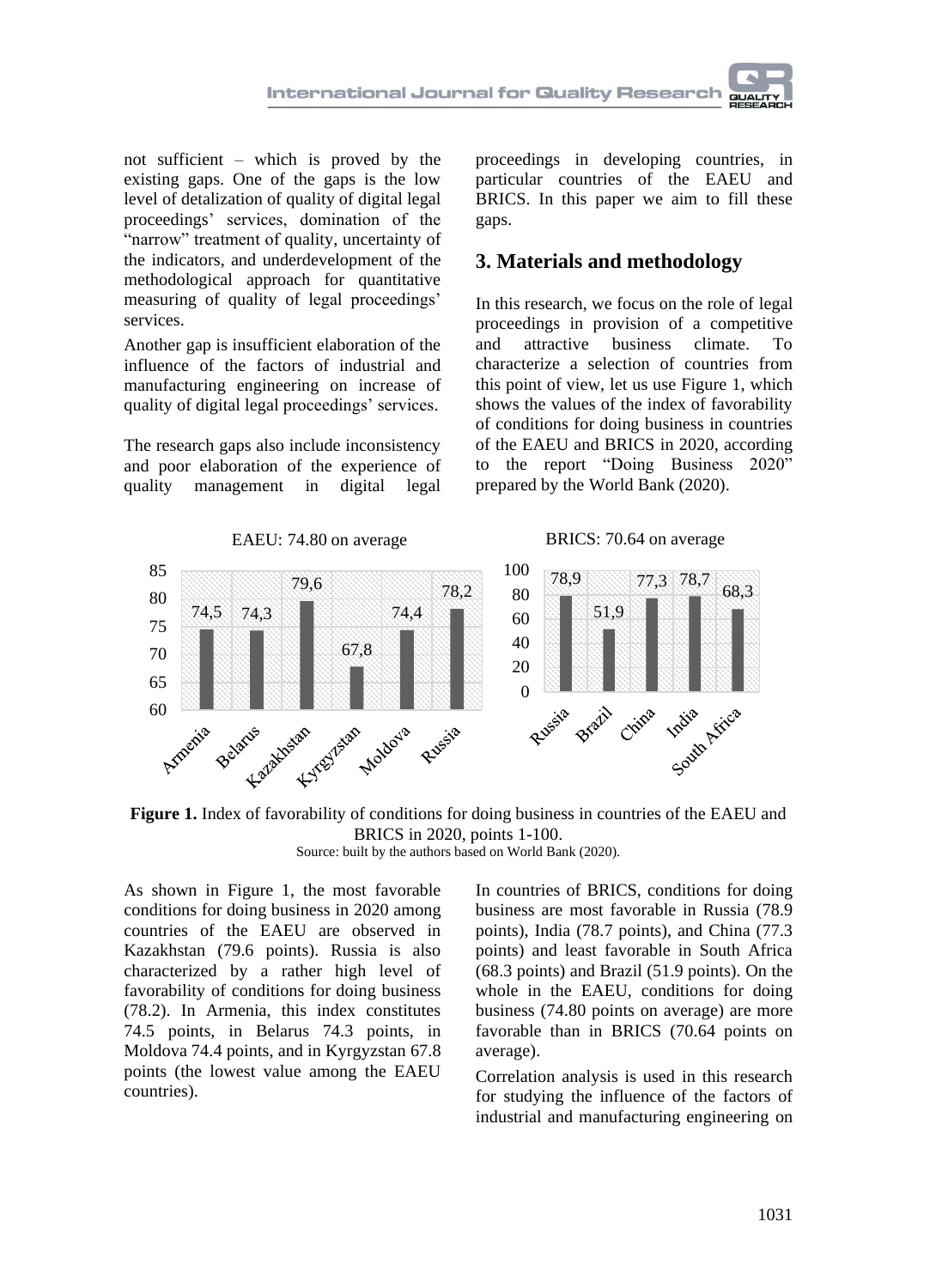

quality of digital legal proceedings in EAEU and BRICS. It is also important to study the groups of countries separately, for determining the differences between the most intensely developing countries, which are often used for studying the empirical experience of developing countries (BRICS), and ordinary developing countries, which experiences is less studied (EAEU).

We consistently determine correlation between quality of legal proceedings, which grows due to creation of Internet courts and E-court, and the factors of industrial and manufacturing engineering in countries of the EAEU and BRICS. The indicators of quality of legal proceedings' services are the following sub-indicators, calculated by World Bank (2020) and presented in the report "Doing Business 2020":

- Dealing with Construction Permits;
- Registering Property;
- Protecting Minority Investors;
- Trading across Borders;
- Enforcing Contracts;
- Resolving Insolvency.

The factors of industrial and manufacturing engineering are the indicators of the digital economy. The source of the data on these indicators is The Global Competitiveness Report for 2019, prepared by the World Economic Forum. The advantage of this source is accessibility of data for all countries of the selection (except for Belarus). We use three indicators from the report:

- Legal framework's adaptability to digital business model;
- ICT adoption;
- Digital skills among active population.

Statistics of these indicators for the selection of countries in 2020 are shown in Table 1.

|                       | $m$ manufacturing engineering in the EAEO and DKTCS in 2020, points $1-100$ . |                                                  |                      |                                  |                                  |                     |                      |                                                                    |                 |                                           |
|-----------------------|-------------------------------------------------------------------------------|--------------------------------------------------|----------------------|----------------------------------|----------------------------------|---------------------|----------------------|--------------------------------------------------------------------|-----------------|-------------------------------------------|
| Group of<br>countries | Country                                                                       | Quality of legal proceedings, which grows due to |                      |                                  |                                  |                     |                      | Factors of industrial and                                          |                 |                                           |
|                       |                                                                               | creation of Internet courts and E-court          |                      |                                  |                                  |                     |                      | manufacturing engineering                                          |                 |                                           |
|                       |                                                                               | <b>Construction Permits</b><br>with<br>Dealing   | Registering Property | Protecting Minority<br>Investors | Trading across<br><b>Borders</b> | Enforcing Contracts | Resolving Insolvency | adaptability to digital<br>business model<br>S<br>Legal framework' | adoption<br>ICT | Digital skills among<br>active population |
| <b>EAEU</b>           | Armenia                                                                       | 73.1                                             | 88.6                 | 42.0                             | 91.7                             | 69.7                | 44.6                 | 50.2                                                               | 62.0            | 59.0                                      |
|                       | <b>Belarus</b>                                                                | 75.2                                             | 87.8                 | 58.0                             | 96.5                             | 67.6                | 52.9                 |                                                                    |                 |                                           |
|                       | Kazakhstan                                                                    | 76.5                                             | 82.4                 | 84.0                             | 70.4                             | 81.3                | 66.7                 | 50.5                                                               | 68.0            | 61.5                                      |
|                       | Kyrgyzstan                                                                    | 69.0                                             | 90.3                 | 40.0                             | 74.7                             | 50.4                | 50.0                 | 33.8                                                               | 58.8            | 47.6                                      |
|                       | Moldova                                                                       | 56.2                                             | 82.8                 | 68.0                             | 92.3                             | 63.6                | 54.8                 | 37.4                                                               | 66.8            | 57.6                                      |
| EAEU.<br><b>BRICS</b> | Russia                                                                        | 78.9                                             | 88.6                 | 60.0                             | 71.8                             | 72.2                | 59.1                 | 48.1                                                               | 77.0            | 65.8                                      |
| <b>BRICS</b>          | <b>Brazil</b>                                                                 | 51.9                                             | 54.1                 | 62.0                             | 69.9                             | 64.1                | 50.4                 | 33.5                                                               | 58.1            | 34.8                                      |
|                       | China                                                                         | 77.3                                             | 81.0                 | 72.0                             | 86.5                             | 80.9                | 62.1                 | 59.5                                                               | 78.5            | 61.0                                      |
|                       | India                                                                         | 78.7                                             | 47.6                 | 80.0                             | 82.5                             | 41.2                | 62.0                 | 58.9                                                               | 32.1            | 57.2                                      |
|                       | South Africa                                                                  | 68.3                                             | 59.5                 | 80.0                             | 59.6                             | 56.9                | 54.6                 | 42.4                                                               | 49.7            | 37.9                                      |

**Table 1.** Statistics of quality of legal proceedings and the factors of industrial and manufacturing engineering in the EAEU and BRICS in 2020, points 1-100

Source: compiled by the authors based on World Bank (2020), World Economic Forum (2020).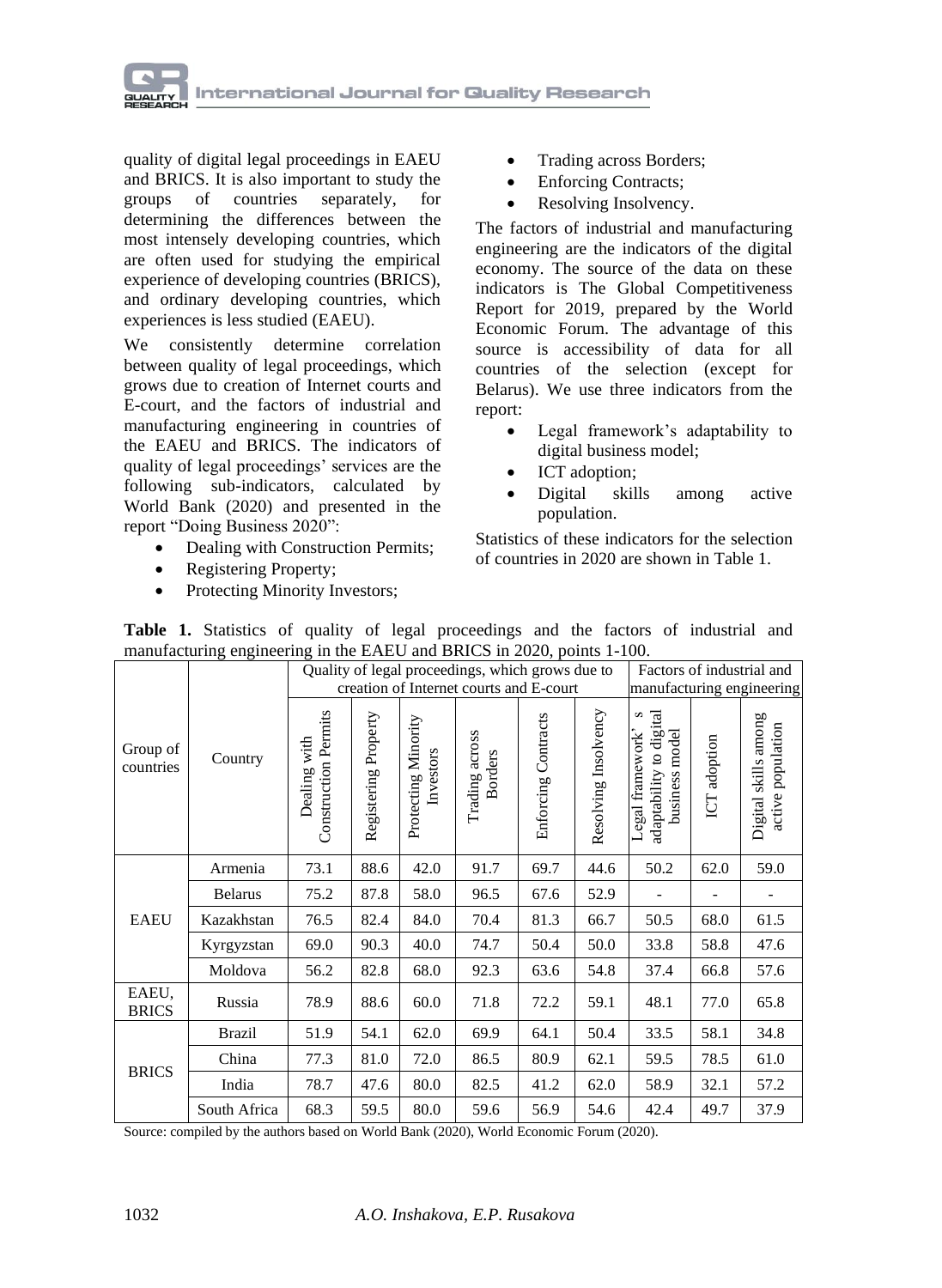Regression analysis is used in this research for developing the methodological recommendations on the generalized management of the factors of industrial and manufacturing engineering for the purpose of raising the quality of digital legal proceedings and creating favorable conditions for doing business in the EAEU and BRICS. We determine dependence of the index of favorability of the conditions for doing business (Figure 1) on the factors of industrial and manufacturing engineering (Table 1) in countries of the EAEU and BRICS (separately).

Based on the compiled equations of multiple linear regression, we simplex method to determine the target values of the factors of industrial and manufacturing engineering at which their influence on quality of legal proceedings is optimal (maximum quality is achieved).

Then, based on the materials of Table 1 (direct averages and standard deviations), 100 random numbers are generated from which the forecast of the values of the factors of industrial and manufacturing engineering for the period until 2024 in countries of the EAEU and BRICS (separately) is formed.

Histograms of normal distribution of the compiled forecasts are built, which are used for determining probabilities of achievement of the set target values of industrial and manufacturing engineering in the period until 2024.

Based on the obtained probabilities, we compile applied recommendations for managing the factors of industrial and manufacturing engineering for increasing the quality of digital legal proceedings in the EAEU and BRICS based on digital evidence, Internet courts, and E-court.

## **4. Results**

**4.1 Empirical study of the detailed influence of the factors of industrial and manufacturing engineering on quality of digital legal proceedings in the EAEU and BRICS**

For an empirical study of the detailed influence of the factors of industrial and manufacturing engineering on quality of digital legal proceedings in the EAEU and BRICS, let us use the results of correlation analysis that are obtained based on the data from Table 1 (Figures 2-7).

As shown in Figure 2, dealing with construction permits (as an element of the legal proceedings' services) in countries of the EAEU grows in case of increase of legal framework's adaptability to digital business models (correlation - 71.17%), ICT adoption (37.41%), and development of digital skills among active population (45.64%).

In countries of BRICS, dealing with construction permits (as an element of the legal proceedings' services) grows in case of increase of legal framework's adaptability to digital business models (87.72%), ICT adoption (11.15%), and development of digital skills among active population (88.12%).

As shown in Figure 3, registering property (as an element of the legal proceedings' services) becomes complicated in countries of the EAEU in case of increase of legal framework's adaptability to digital business models (-16.87%), ICT adoption (-23.54%), and development of digital skills among active population (-34.35%).

In countries of BRICS, registering property (as an element of the legal proceedings' services) becomes simpler in case of increase of legal framework's adaptability to digital business models (23.24%), ICT adoption (91.65%), and development of digital skills among active population (64.97%).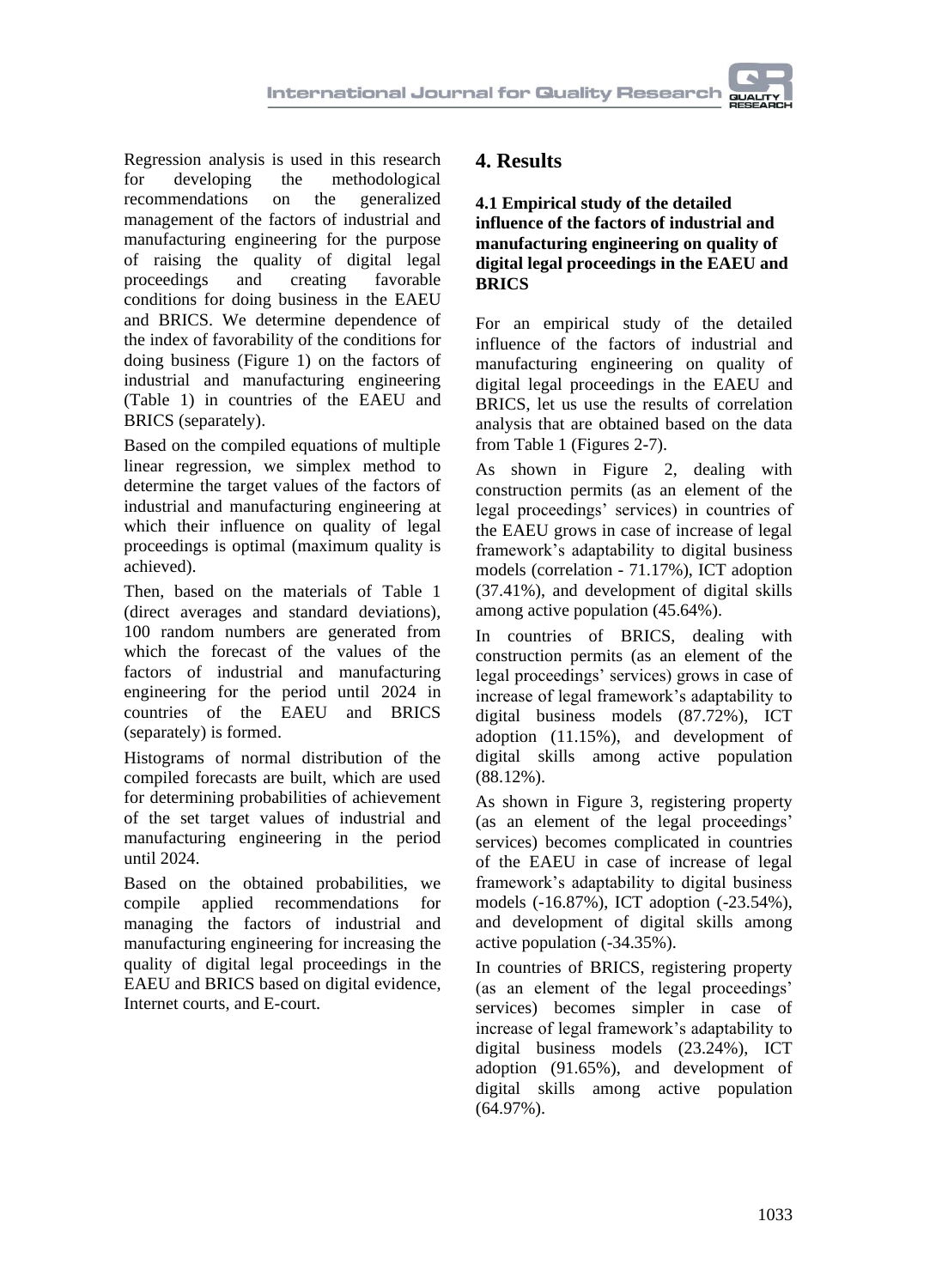

Dealing with Construction Permits





Registering Property

 $\blacksquare$  EAEU  $\blacksquare$  BRICS

**Figure 3.** Cross correlation between registering property (as the indicator of quality of legal proceedings) and the factors of industrial and manufacturing engineering in countries of the EAEU and BRICS in 2020, %.

Source: calculated and compiled by the authors.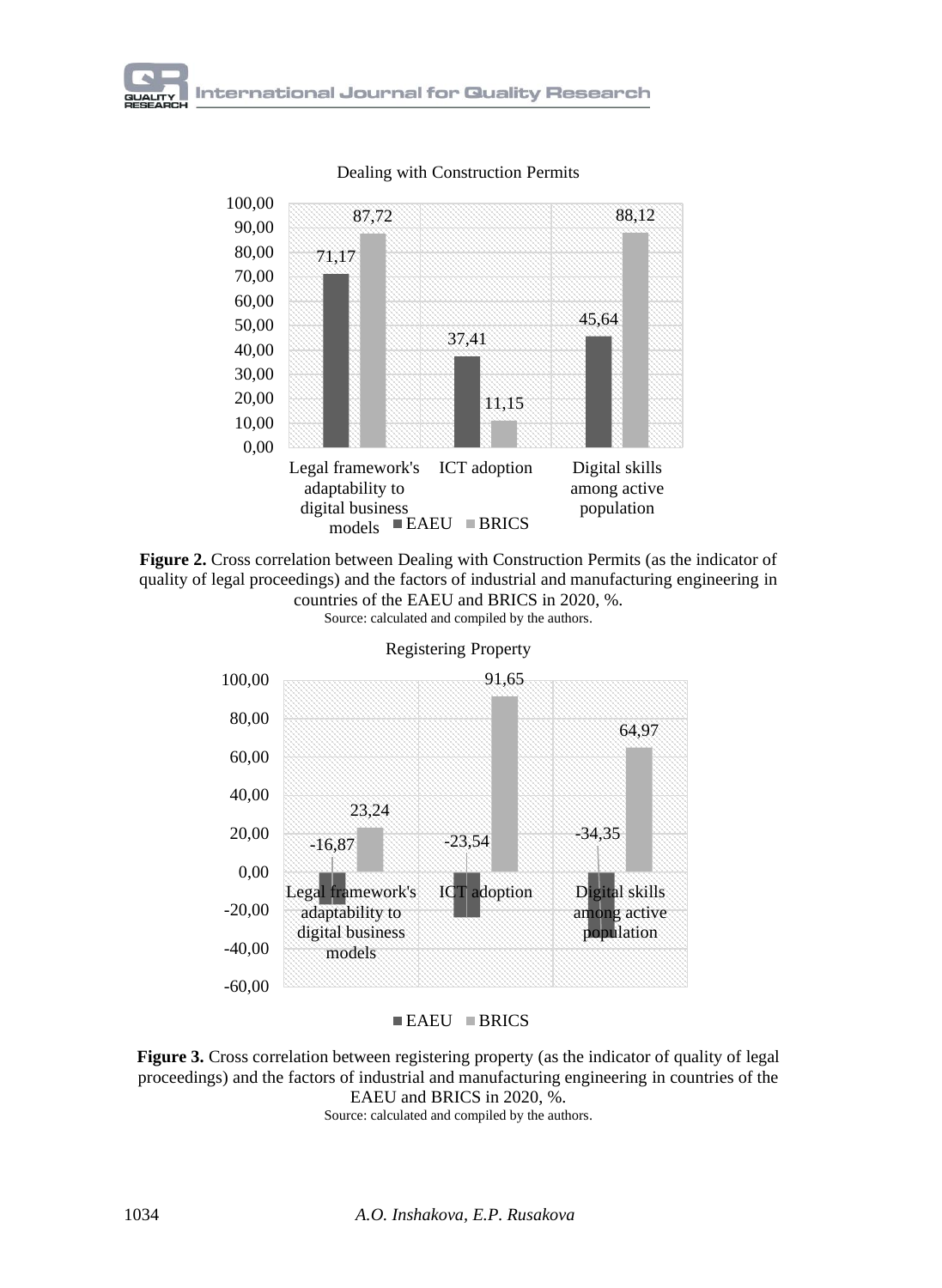

Protecting Minority Investors

#### $EAEU$  BRICS

**Figure 4.** Cross correlation between protecting minority investors (as the indicator of quality of legal proceedings) and the factors of industrial and manufacturing engineering in countries of the EAEU and BRICS in 2020, %. Source: calculated and compiled by the authors.

As shown in Figure 4, the level of protection of minority investors (as an element of the legal proceedings' services) in countries of the EAEU grows in case of increase of legal framework's adaptability to digital business models (33.92%), ICT adoption (53.57%), and development of digital skills among active population (54.86%).

In countries of BRICS, the level of protection of minority investors (as an element of the legal proceedings' services) grows in case of increase of legal framework's adaptability to digital business models (44.65%), but decreases in case of ICT adoption (-66.73%) and development of digital skills among active population (- 12.80%).

As shown in Figure 5, accessibility and simplicity of trading across borders (as an element of the legal proceedings' services) in countries of the EAEU decrease in case of

increase of legal framework's adaptability to digital business models (-14.82%), ICT adoption (-35.95%), and development of digital skills among active population (- 12.21%).

In countries of BRICS, accessibility and simplicity of trading across borders (as an element of the legal proceedings' services) grow in case of increase of legal framework's adaptability to digital business models (79,32%), ICT adoption (13.58%), and development of digital skills among active population (66.51%).

As shown in Figure 6, enforcing contracts (as an element of the legal proceedings' services) in countries of the EAEU grows in case of increase of legal framework's adaptability to digital business models (89.98%), ICT adoption (60.03%), and development of digital skills among active population (86.28%).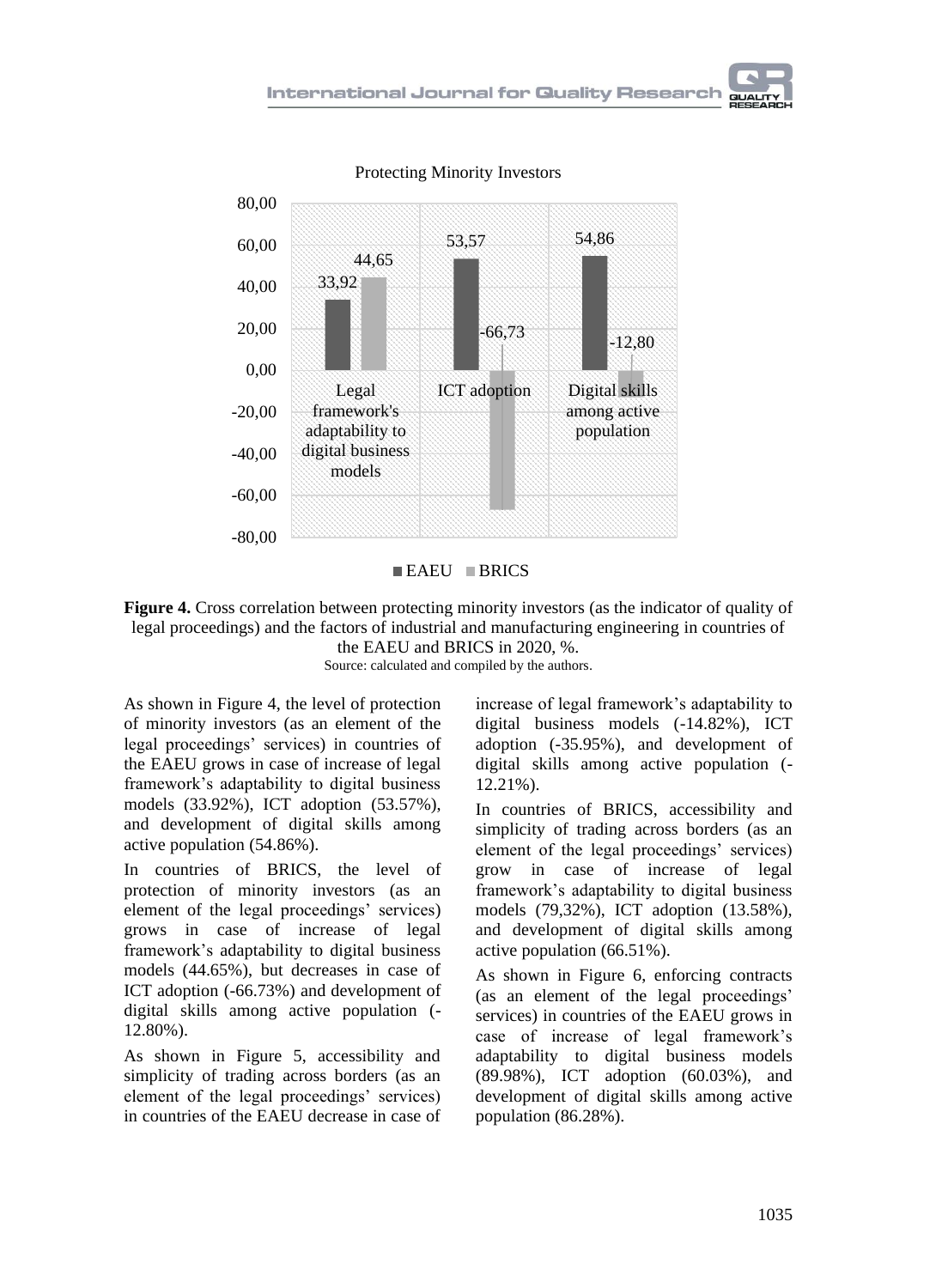

In countries of BRICS, enforcing contracts (as an element of the legal proceedings' services) decreases in case of increase of legal framework's adaptability to digital

business models (-1.90%), but grows due to ICT adoption (98.05%) and development of digital skills among active population (28.39%).



Trading across Borders

#### $EAEU$  BRICS

**Figure 5.** Cross correlation between trading across borders (as the indicator of quality of legal proceedings) and the factors of industrial and manufacturing engineering in countries of the EAEU and BRICS in 2020, %. Source: calculated and compiled by the authors.



Enforcing Contracts

**Figure 6.** Cross correlation between enforcing contracts (as the indicator of quality of legal proceedings) and the factors of industrial and manufacturing engineering in countries of the EAEU and BRICS in 2020, %.

Source: calculated and compiled by the authors.

 $\blacksquare$  EAEU  $\blacksquare$  BRICS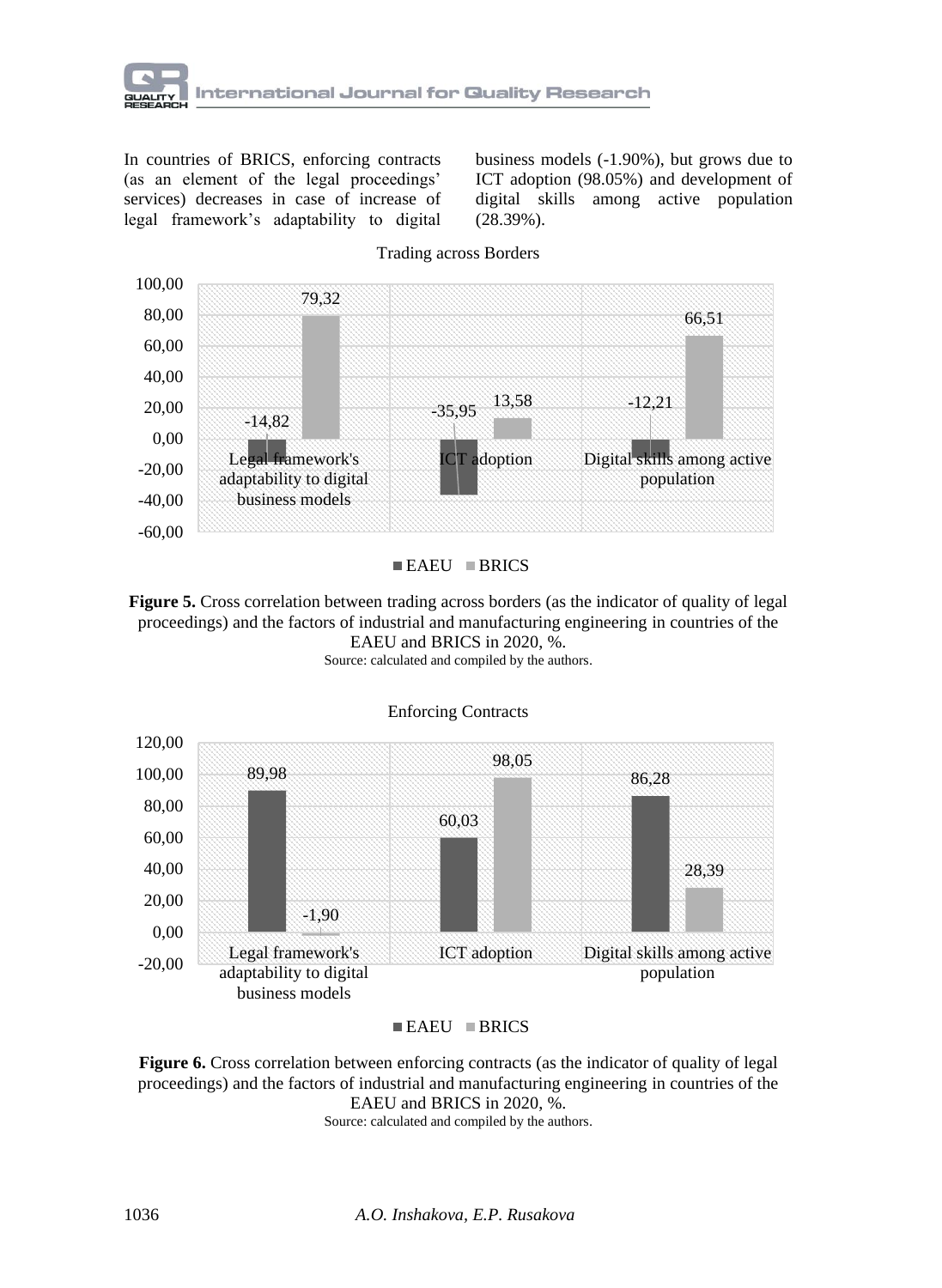



 $EAEU$  BRICS

**Figure 7.** Cross correlation between resolving insolvency (as the indicator of quality of legal proceedings) and the factors of industrial and manufacturing engineering in countries of the EAEU and BRICS in 2020, %.

Source: calculated and compiled by the authors.

As shown in Figure 7, accessibility of resolving insolvency (as an element of the legal proceedings' services) in countries of the EAEU grows in case of increase of legal framework's adaptability to digital business models (30.43%), ICT adoption (62.12%), and development of digital skills among active population (50.14%).

In countries of BRICS, accessibility of resolving insolvency (as an element of the legal proceedings' services) grows in case of increase of legal framework's adaptability to digital business models (98.35%), ICT adoption (7.80%), and development of digital skills among active population (87.84%).

Averaged cross correlation between quality of legal proceedings and the factors of industrial and manufacturing engineering in countries of the EAEU and BRICS in 2020 is shown in Figure 8.

As shown in Figure 8, quality of legal proceedings' services in countries of the

EAEU grows in case of increase of legal framework's adaptability to digital business models (averaged correlation – 32.30%), ICT adoption (25.61%), and development of digital skills among active population (31.72%). Calculation of direct averages of correlation based on the data from Figures 2- 7 has shown that the most vivid contribution of the factors of industrial and manufacturing engineering in countries of the EAEU is made to increase of such indicators of legal proceedings' quality as Enforcing Contracts (average correlation – 78.76%), Dealing with Construction Permits (51.41%), Protecting Minority Investors (47.45%), and Resolving Insolvency (47.56%).

In countries of BRICS, quality of legal proceedings' services grows in case of increase of legal framework's adaptability to digital business models (55.23%), ICT adoption (25.92%), and development of digital skills among active population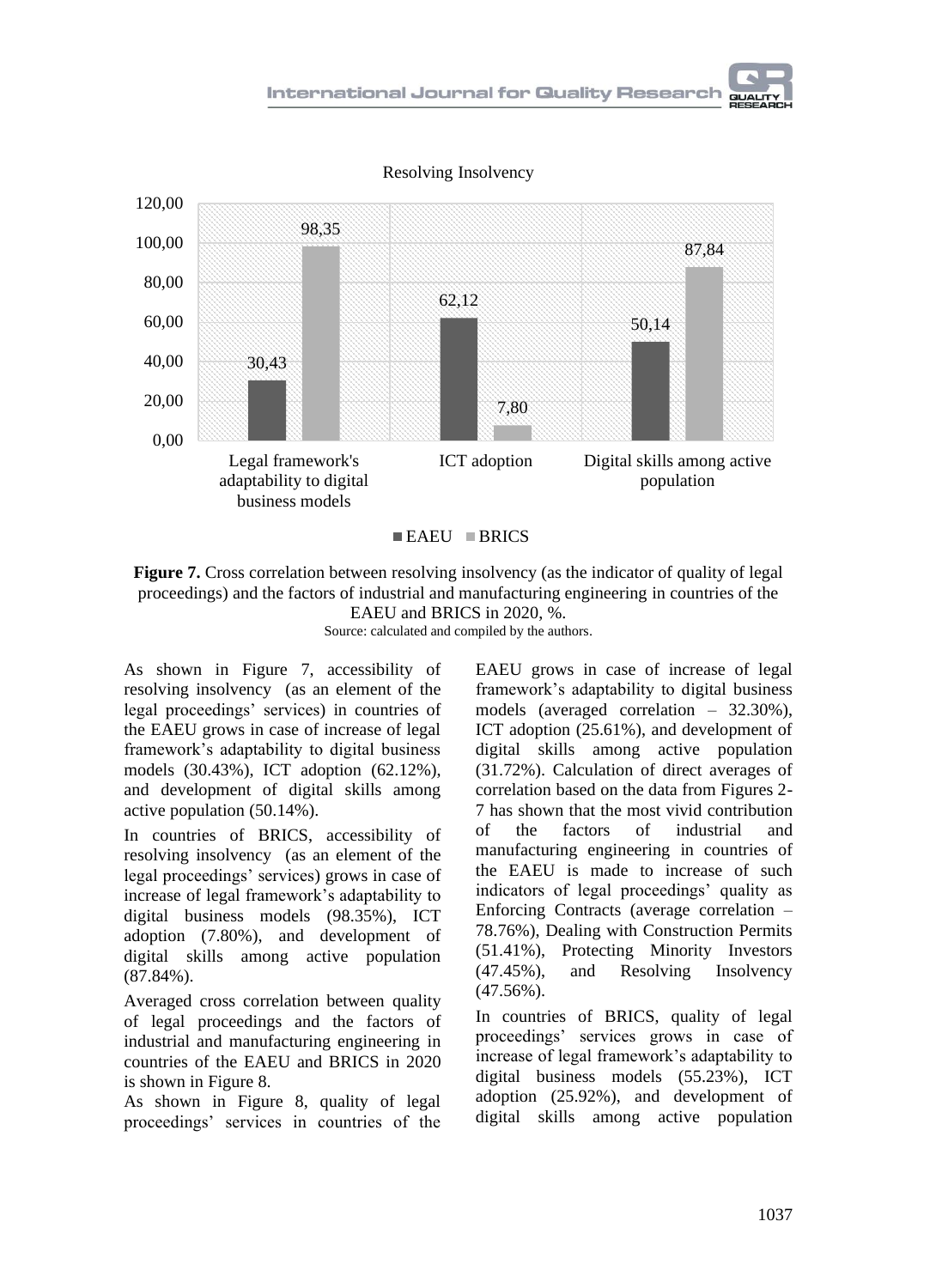

(53.84%). It has also been determined that the most vivid contribution of the factors of industrial and manufacturing engineering in countries of BRICS is made to increase of such indicators of legal proceedings' quality as Resolving Insolvency (64.66%), Dealing

with Construction Permits (62.33%). Registering Property (59.95%), Trading across Borders (53.14%), and Enforcing Contracts (41.51%).



**Figure 8.** Averaged cross correlation between quality of legal proceedings and the factors of industrial and manufacturing engineering in countries of the EAEU and BRICS in

2020, %.

Source: calculated and compiled by the authors.

**4.2 Methodological recommendations for generalize management of the factors of industrial and manufacturing engineering for increasing the quality of digital legal proceedings and creating favorable conditions for doing business in the EAEU and BRICS**

For determining the perspectives of optimization of the influence of the factors of industrial and manufacturing engineering (indicators from Table 1: Legal framework's adaptability to digital business model -  $x_1$ , ICT adoption -  $x_2$ , Digital skills among active population -  $x_3$ ) on quality of digital legal proceedings' services (y in Figure 1), let us present regression equations for countries of the EAEU  $(y_1)$  and BRICS  $(y_2)$  separately:

- $-$  y<sub>1</sub>=38.94+0.10x<sub>1</sub>-0.01x<sub>2</sub>+0.54x<sub>3</sub>.
- $-$  y<sub>2</sub>=35.64+0.24x<sub>1</sub>+0.12x<sub>2</sub>+0.32x<sub>3</sub>.

The obtained regression equations show that the factors of industrial and manufacturing engineering stimulate the increase of quality of digital proceedings' services in both groups of countries. The only exception is ICT adoption  $(x_2)$ , which reduces the quality of legal proceedings in countries of the EAEU (in model  $y_1$ ). High correlation between regression equations (94.44% for y<sup>1</sup> and 96.24% for  $y_2$ ) allows using them for further research.

As shown in World Bank (2020), the most favorable conditions for doing business in 2020 are observed in countries of the OECD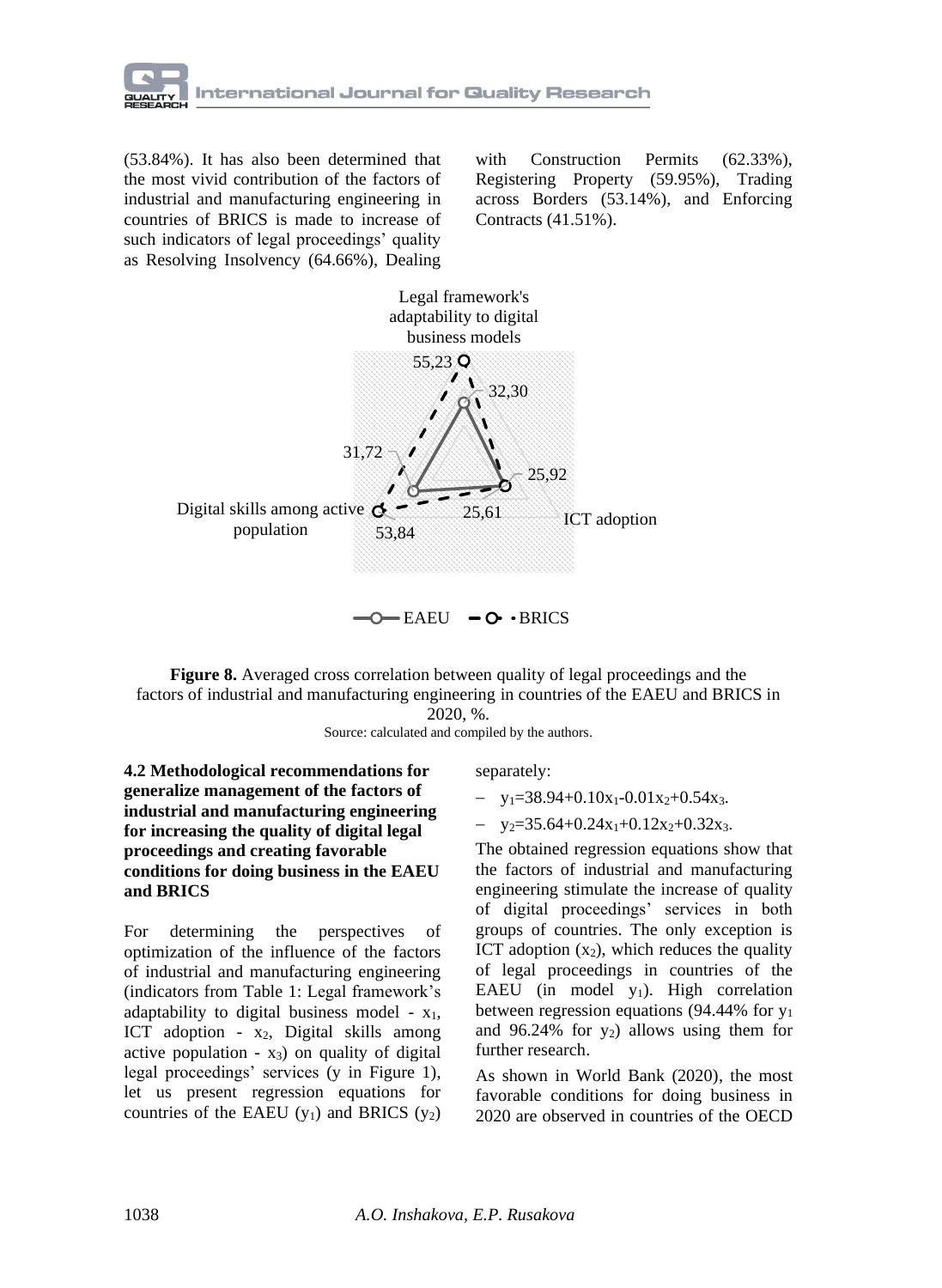(78.40 points). Let us use simplex method for determining in the compiled regression equations the values  $x_1$ ,  $x_2$  and  $x_3$ , at which  $y_1$  and  $y_2$  (separately) achieve 78.40 points – the results are shown in Table 2.

**Table 2.** Control values and growth of the factors of industrial and manufacturing engineering for increasing the quality of digital legal proceedings in countries of the EAEU and BRICS in the period until 2024.

| Indicator (variable)                                           |                |                                                                 | Countries of the EAEU                      |                                                          | <b>Countries of BRICS</b>              |                                         |                                          |  |
|----------------------------------------------------------------|----------------|-----------------------------------------------------------------|--------------------------------------------|----------------------------------------------------------|----------------------------------------|-----------------------------------------|------------------------------------------|--|
|                                                                |                | Average value in 2020, points<br>$\overline{5}$<br>$\mathbf{I}$ | Control value in 2024, points<br>$1 - 100$ | Growth in 2024 as compared<br>℅<br>2020,<br>$\mathbf{S}$ | Average value in 2020,<br>points 1-100 | Control value in 2024, points<br>$-100$ | Growth in 2024 as compared<br>to 2020, % |  |
| Legal framework's<br>adaptability to digital<br>business model | X <sub>1</sub> | 44.00                                                           | 45.19                                      | 2.70                                                     | 48.48                                  | 59.35                                   | 22.42                                    |  |
| ICT adoption                                                   | X <sub>2</sub> | 66.52                                                           | 66.52                                      | 0.00                                                     | 59.08                                  | 64.25                                   | 8.75                                     |  |
| Digital skills among<br>active population                      | X3             | 58.30                                                           | 64.50                                      | 10.64                                                    | 51.34                                  | 65.52                                   | 27.63                                    |  |
| Index of favorability of<br>conditions for doing<br>business   | y              | 74.80                                                           | 78.40                                      | 4.81                                                     | 70.64                                  | 78.40                                   | 10.99                                    |  |

Source: calculated and compiled by the authors.

As shown in Table 2, legal framework's adaptability to digital business model in countries of the EAEU in the period until 2024 should reach 45.19 points, ICT adoption – 66.52 points, and digital skills among active population  $-64.50$  points. In countries of BRICS, legal framework's adaptability to digital business model in the period until 2024 should reach 59.35 points, ICT adoption – 64.25 points, and digital skills among active population – 65.52 points. For clarity, control growth of the indicators from Table 2 is shown in Figure 9.

As shown in Figure 9, in order for the index of favorability of conditions for doing business to grow by 4.81% in countries of the EAEU, legal framework's adaptability to digital business model has to grow by 2.70%, ICT adoption should remain unchanged, and digital skills among active population have to grow by 10.64%. In countries of BRICS, in order for the index of favorability of conditions for doing business by 10.99%, legal framework's adaptability to digital business model has to grow by 22.42%, ICT adoption by 8.75%, and digital skills among active population by 27.63%.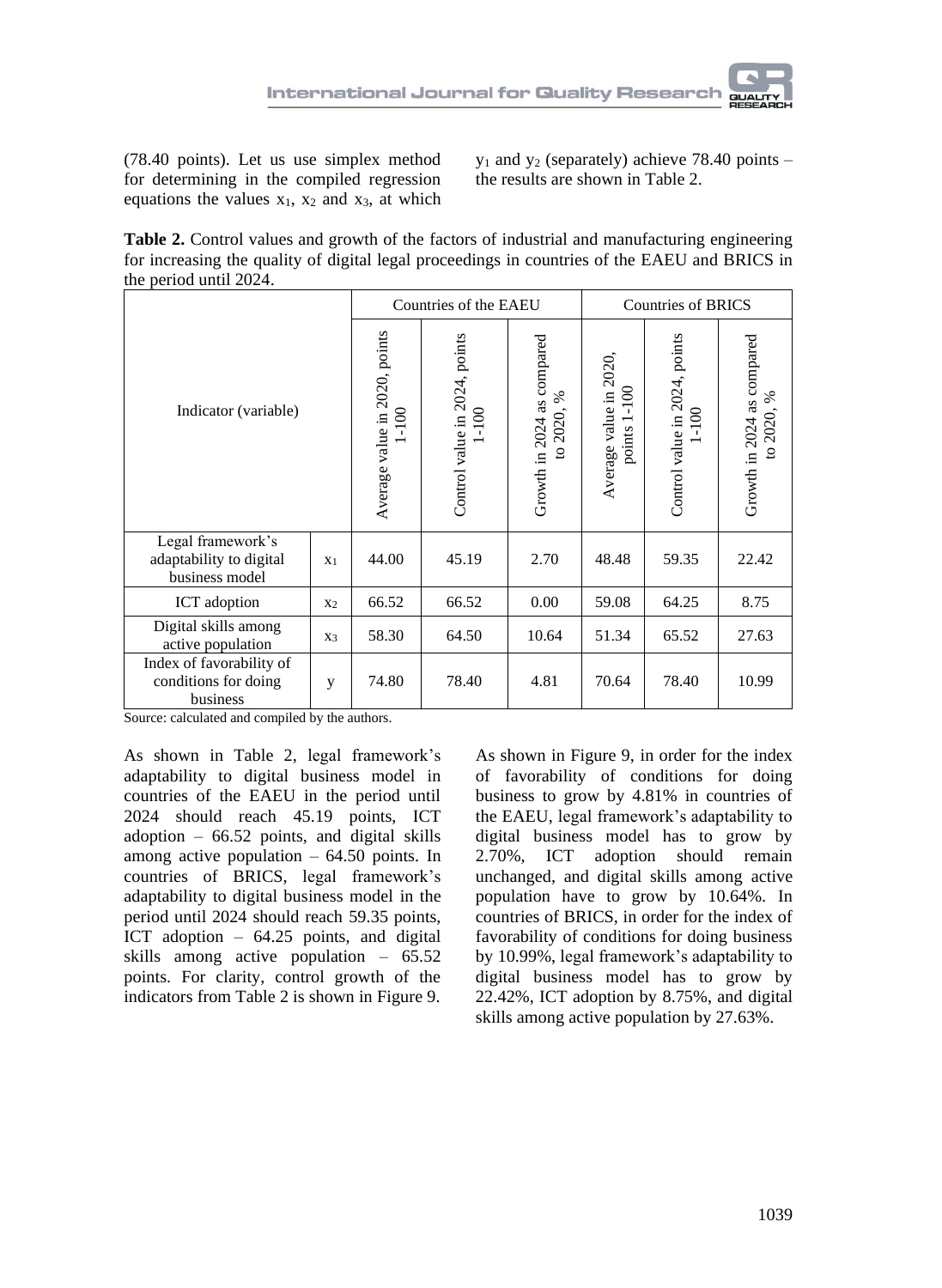

 $-O$ –EAEU  $-O$ –BRICS

**Figure 9.** Control growth of the indicators of legal proceedings' quality and the factors of industrial and manufacturing engineering in countries of the EAEU and BRICS in 2024, as compared to 2020, %.

Source: calculated and compiled by the authors

#### **4.3 Applied recommendations for managing the factors of industrial and manufacturing engineering for increase of quality of digital legal proceedings in the EAEU and BRICS based on digital evidence, Internet courts, and E-court**

In order to determine the probability of achievement of the determined control values of the factors of industrial and manufacturing engineering in countries of the EAEU and BRICS in the period until 2024, let us use histograms of their forecast values (Figures 10-15).

According to the forecast in Figure 10, the control level of legal framework's adaptability to digital business models in countries of the EAEU in the period until 2024 (45.19 points) will be achieved and exceeded with the probability of 56%  $(20+23+9+4)$ .

According to the forecast in Figure 11, the control level of ICT adoption in countries of the EAEU in the period until 2024 (66.52 points) will be achieved with the probability

### of 26%.

As shown in the forecast in Figure 12, the control level of digital skills among active population in countries of the EAEU in the period until 2024 (64.50 points) will be achieved and exceeded with the probability of 28% (17+8+3).

According to the forecast in Figure 13, the control level of legal framework's adaptability to digital business models in countries of the EAEU in the period until 2024 (59.35 points) will be achieved and exceeded with the probability of 18% (9+9).

According to the forecast in Figure 14, the control level of ICT adoption in countries of the EAEU in the period until 2024 (64.25 points) will be achieved and exceeded with the probability of  $39\%$   $(13+13+10+3)$ .

According to the forecast in Figure 15, the control level of digital skills among active population in countries of the EAEU in the period until 2024 (65.52 points) will be achieved and exceeded with the probability of 19% (11+8).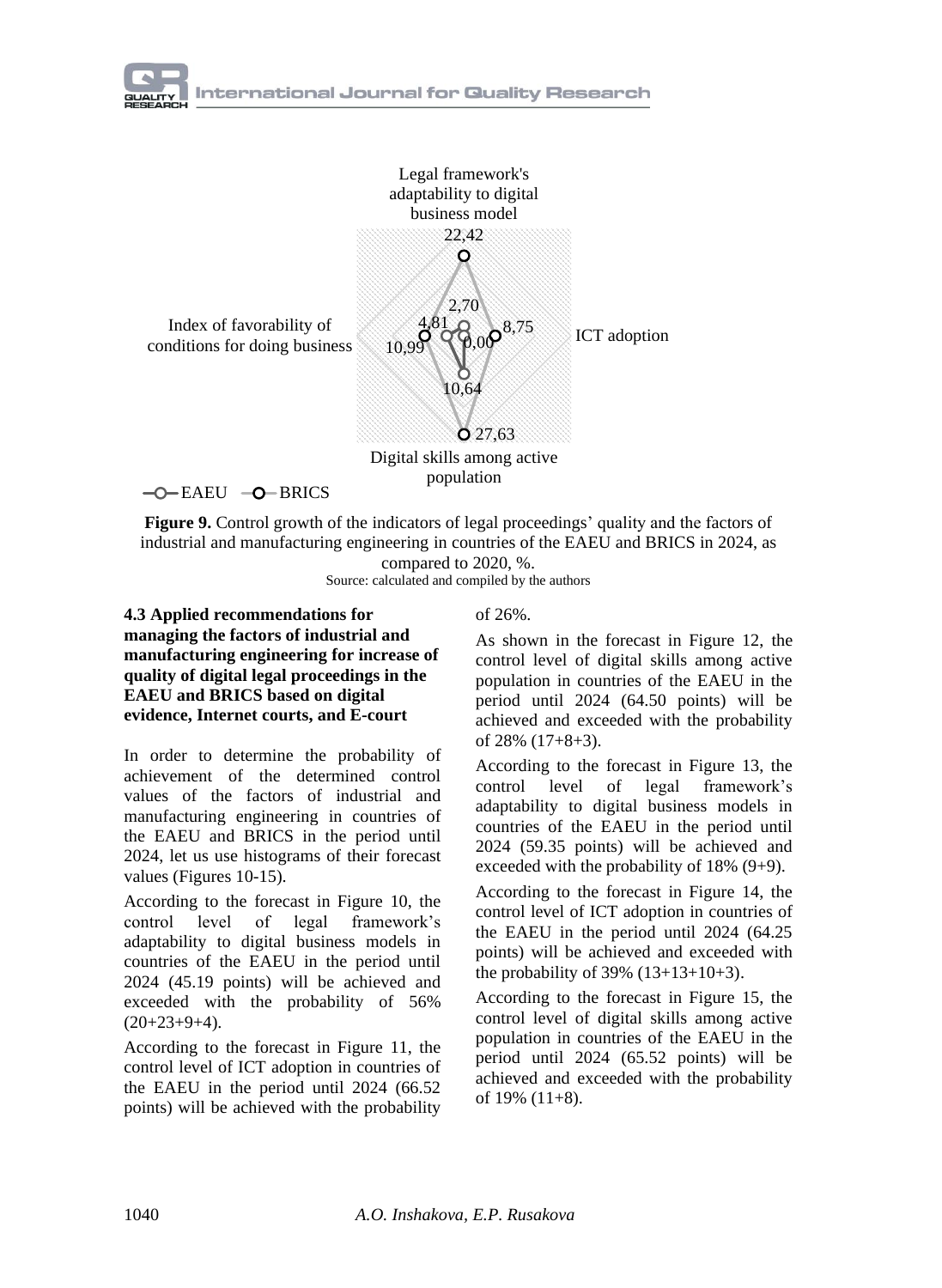

Histogram of the forecast of legal framework's adaptability to digial business models in countries of the EAEU





Histogram of ICT adoption in countries of the EAEU

**Figure 11**. Histogram of the forecast of ICT adoption in countries of the EAEU in the period until 2024. Source: calculated and compiled by the authors.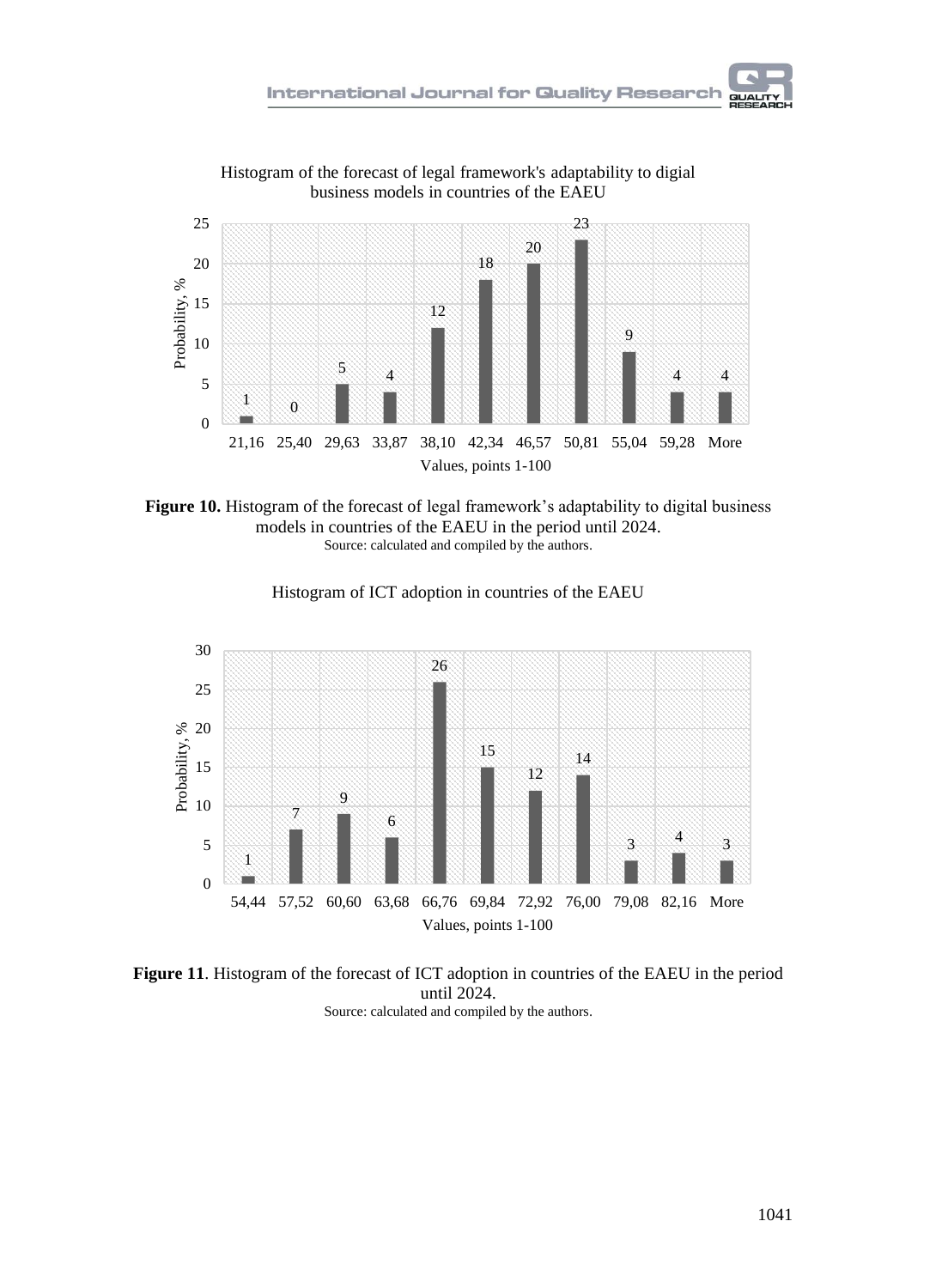

Histogram of digital skills of among active population in countries of

**Figure 12.** Histogram of the forecast of digital skills among active population in countries of the EAEU in the period until 2024. Source: calculated and compiled by the authors.





**Figure 13.** Histogram of the forecast of legal framework's adaptability to digital business models in countries of BRICS in the period until 2024. Source: calculated and compiled by the authors.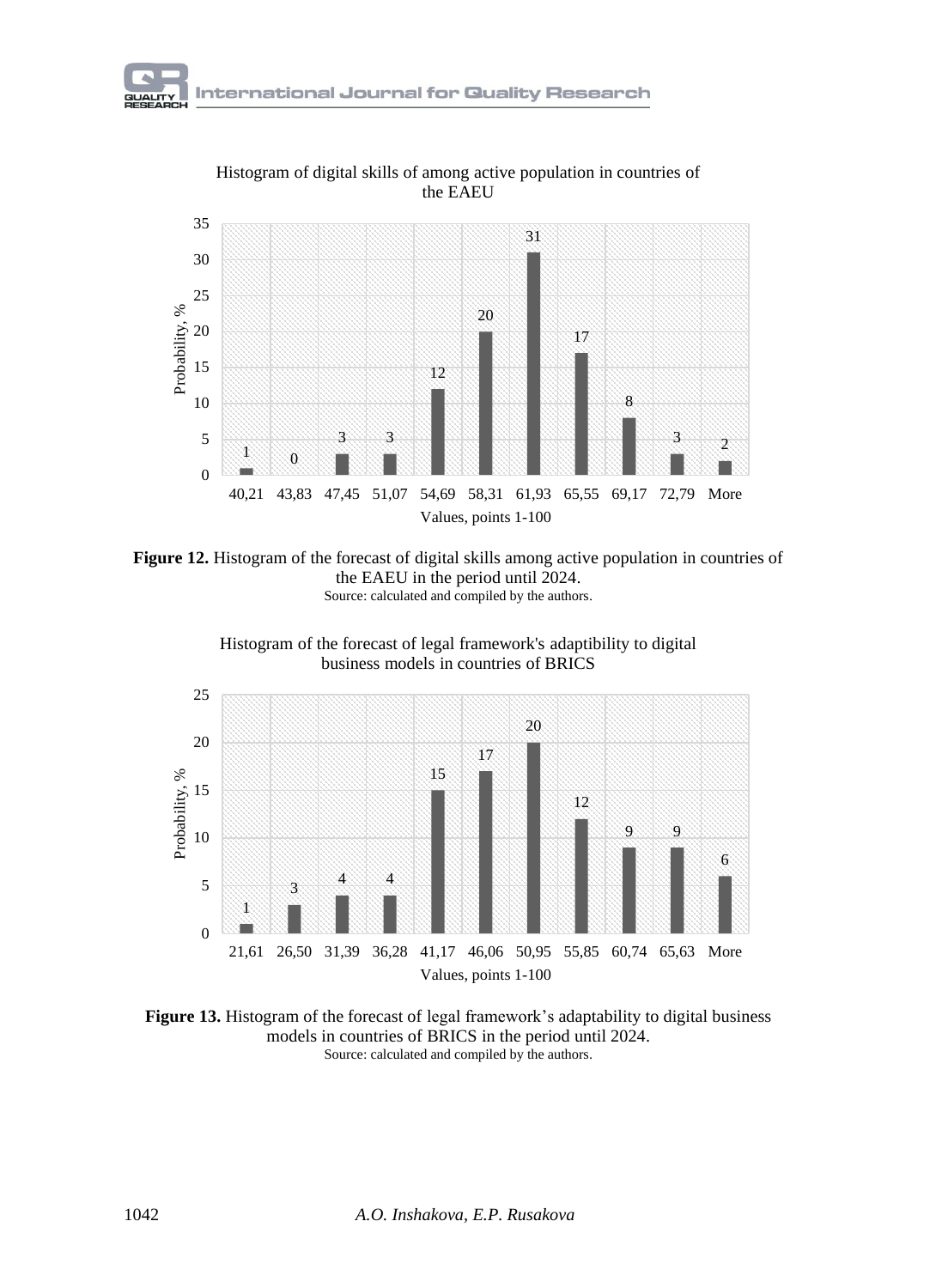

Histogram of ICT adoption in countries of BRICS



**Figure 14.** Histogram of the forecast of ICT adoption in countries of BRICS in the period until 2024.

Source: calculated and compiled by the authors.





Thus, probability of achievement of the control value of the factors of industrial and manufacturing engineering in countries of the EAEU on the whole constitutes 36.67%  $((56+26+28)/3)$ . That's why applied

recommendations for managing the factors of industrial and manufacturing engineering for increasing the quality of digital legal proceedings in countries of the EAEU based on digital evidence Internet courts and E-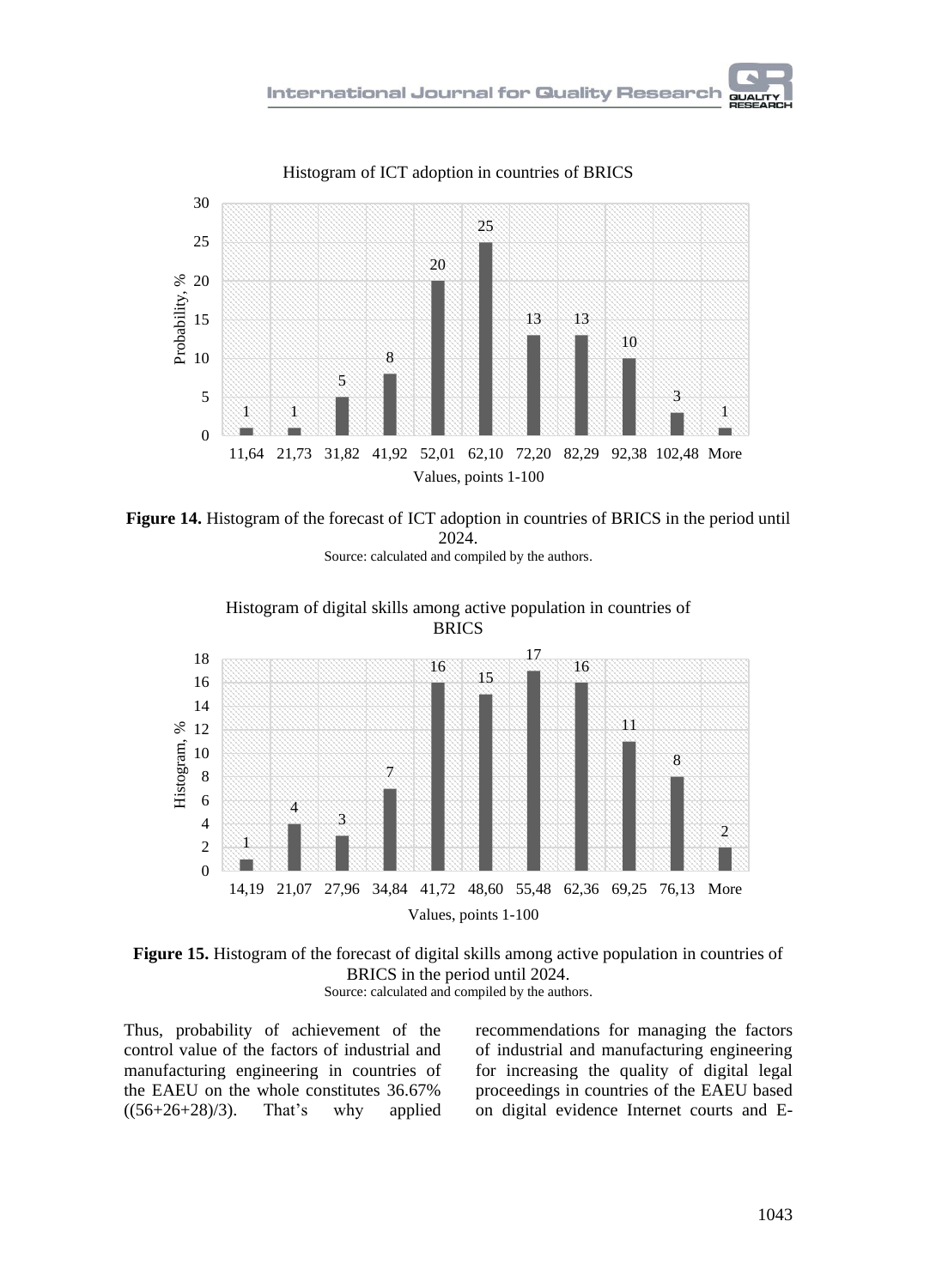

court are connected to primary development of digital skills among active population and secondary legal framework's adaptability to digital business models.

Probability of achievement of the control values of the factors of industrial and manufacturing engineering in countries of BRICS is lower –  $25.33\%$  ((18+39+19)/3). That's why applied recommendations for managing the factors of industrial and manufacturing engineering for increasing the quality of digital legal proceedings in countries of BRICS based on digital evidence, Internet courts, and E-court envisage the primary legal framework's adaptability to digital business models. Then comes the development of digital skills among active population. ICT adoption requires regulation least of all, for it is achieved due to the market mechanism.

## **5. Conclusion**

Results of the performed research allow for the following conclusions. We see that factors of industrial and manufacturing engineering in countries of BRICS (44.99% on average) have more vivid influence on quality of digital legal proceedings than in countries of the EAEU (29.87% on average). In both categories of countries, the most significant factors of industrial and manufacturing engineering for increasing the quality of digital legal proceedings' services are legal framework's adaptability to digital business model (average correlation in countries of BRICS: 55.23%, in countries of the EAEU: 32.30%) and digital skills among active population (correlation - 53.84% and 31.72%, accordingly).

For raising the quality of digital legal proceedings and creating favorable conditions for doing business in the EAEU and BRICS (bringing the index to the level of the OECD countries  $-78.40$  points), we offer methodological recommendations on generalized management of the factors of industrial and manufacturing engineering –

their control values in the period until 2024 are offered. Thus, legal framework's adaptability to digital business model in countries of the EAEU has to grow by 2.70% - up to 45.19 points, which will happen with the probability of 56%. ICT adoption should remain at the level of 2020 (66.52 points), which will happen with the probability of 26%. Digital skills among active population have to grow by 10.64% - up to 64.50 points, which will happen with the probability of 28%.

In countries of BRICS, legal framework's adaptability to digital business model has to grow by 22.42% - up to 59.35 points (probability - 18%). ICT adoption has to grow by 8.75% - up to 64.25 points (probability - 39%). Digital skills among active population have to grow by 27.63%, reaching 65.52 points (probability - 19%). Based on the calculated control values and the evaluation of the probability of their achievement, we have compiled applied recommendations which reflect the preferable order (priority) of managing the factors of industrial and manufacturing engineering for increasing the quality of digital legal proceedings in the EAEU and BRICS based on digital evidence, Internet courts, and E-court.

Contribution of the performed research to development of the concept of digital legal proceedings consists in substantiating the significant contribution of the factors of industrial and manufacturing engineering to quality of digital legal proceedings in developing countries, substantiating the differences between the EAEU and BRICS, and developing the scientific & methodological and practical recommendations on management of the factors of industrial and manufacturing engineering for development of digital evidence, Internet courts, and E-court.

However, it should be noted that a lot of other developing countries have not been considered in this work, though their experience could be interesting for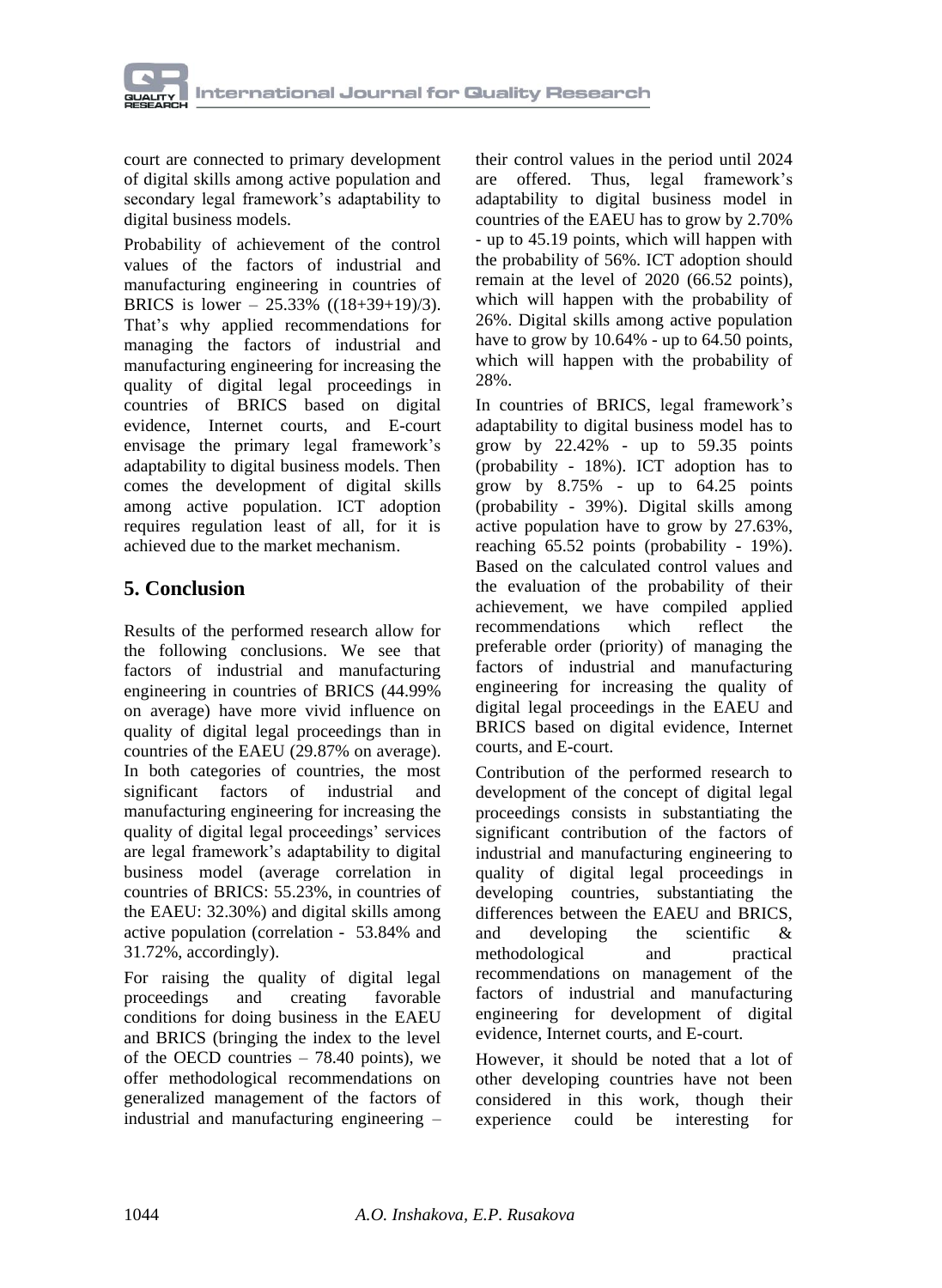specifying the perspectives of increasing the quality of digital legal proceedings based on management of the factors of industrial and manufacturing engineering. Thus, it is recommended to study the experience of other developing countries in future works in continuation of this paper.

**Acknowledgement:** The part of the reported study written by Agnessa O. Inshakova was performed by a grant from the Russian Science Foundation (Grant No. 20-18- 00314).

The part of the reported study written by Ekaterina P. Rusakova was performed by a grant from the RFBR, project number 20- 011-00276

### **References:**

- [Allen, D.](https://www.emerald.com/insight/search?q=Daren%20Allen) (2017). Money laundering: further clarity provided by the Court of Appeal on the operation of the consent regime. *[Journal of Investment Compliance,](https://www.emerald.com/insight/publication/issn/1528-5812) 18*(3), 72- 74. <https://doi.org/10.1108/JOIC-06-2017-0043>
- Alpidovskaya, M. L., & Popkova, E. G. (2019). *Marx & Modernity: A Political and Economic Analysis of Social Systems Management.* A volume in the series Popkova, E.G. (Ed.) [Advances in Research on Russian Business and Management,](https://www.infoagepub.com/series/Advances-in-Research-on-Russian-Business-and-Management) Charlotte, NC, USA, Information Age Publishing.
- [Asif,](https://www.inderscienceonline.com/author/Asif%2C+Muhammad) [M., Awan,](https://www.inderscienceonline.com/author/Awan%2C+Muhammad+Usman) , M. U., & [Haque,](https://www.inderscienceonline.com/author/Haque%2C+Shahbaz+Ul) S. U. (2016). [Developing a scale for measuring](https://www.inderscienceonline.com/doi/abs/10.1504/IJSOM.2016.076908)  service quality [in the public sector.](https://www.inderscienceonline.com/doi/abs/10.1504/IJSOM.2016.076908) *[International Journal of Services and Operations](https://www.inderscienceonline.com/loi/ijsom)  [Management,](https://www.inderscienceonline.com/loi/ijsom) 24*(3), 418-432[. https://doi.org/10.1504/IJSOM.2016.076908](https://doi.org/10.1504/IJSOM.2016.076908)
- Bossuyt, H. V., [& De Groote,](https://www.inderscienceonline.com/author/de+Groote%2C+Bertel) B. (2010). Law via the [internet: free access to law and judicial](https://www.inderscienceonline.com/doi/abs/10.1504/IJLSE.2010.035619)  [decisions; solutions and challenges from a Belgian viewpoint.](https://www.inderscienceonline.com/doi/abs/10.1504/IJLSE.2010.035619) *[International Journal of](https://www.inderscienceonline.com/loi/ijlse)  [Liability and Scientific Enquiry,](https://www.inderscienceonline.com/loi/ijlse) 3*(4), 269-281.<https://doi.org/10.1504/IJLSE.2010.035619>
- Devetyarova, I. P., Agalakova, O. S., Cheglakova, L. S., & Kolesova, Yu. A. (2020). Institutionalization of successful marketing practices of digital universities based on quality management in modern Russia. *International Journal for Quality Research, 14*(2), 543-558. DOI: 10.24874/IJQR14.02-12.
- [Fan,](https://www.inderscienceonline.com/author/Fan%2C+Xiaoliang) X. (2012). [Analysis of the intellectual property rights terms in Chinese private](https://www.inderscienceonline.com/doi/abs/10.1504/IJPL.2012.047320)  international [law: on the perspective of the latest regulations.](https://www.inderscienceonline.com/doi/abs/10.1504/IJPL.2012.047320) *[International Journal of](https://www.inderscienceonline.com/loi/ijpl)  [Private Law,](https://www.inderscienceonline.com/loi/ijpl) 5*(3), 303-321[. https://doi.org/10.1504/IJPL.2012.047320](https://doi.org/10.1504/IJPL.2012.047320)
- [Ferro, G.,](https://www.emerald.com/insight/search?q=Gustavo%20Ferro) [Romero, C.](https://www.emerald.com/insight/search?q=Carlos%20A.%20Romero) A., & [Romero-Gómez, E.](https://www.emerald.com/insight/search?q=Exequiel%20Romero-G%C3%B3mez) (2018). Efficient courts? A frontier performance assessment. *[Benchmarking: An International Journal,](https://www.emerald.com/insight/publication/issn/1463-5771) 25*(9), 3443- 3458. <https://doi.org/10.1108/BIJ-09-2017-0244>
- [Granja,](https://www.inderscienceonline.com/author/Granja%2C+Fernando+Molina) F. M., & [Rafael,](https://www.inderscienceonline.com/author/Rafael%2C+Glen+D+Rodr%C3%ADguez) G. D. R. (2017). [The preservation of](https://www.inderscienceonline.com/doi/abs/10.1504/IJESDF.2017.081749) digital evidence and its [admissibility in the](https://www.inderscienceonline.com/doi/abs/10.1504/IJESDF.2017.081749) court. *[International Journal of Electronic Security and Digital](https://www.inderscienceonline.com/loi/ijesdf)  [Forensics,](https://www.inderscienceonline.com/loi/ijesdf) 9*(1), 1-18[. https://doi.org/10.1504/IJESDF.2017.081749](https://doi.org/10.1504/IJESDF.2017.081749)
- Gritsuk, N. V., Gamulinskaya, N. V., & Petrova, E. V. (2020). The innovative approach to managing the product quality in the digital economy: intellectual accounting  $\&$  audit. *International Journal for Quality Research, 14*(2), 559-576. doi: 10.24874/IJQR14.02-13.
- [Hughes, G.,](https://www.emerald.com/insight/search?q=Gareth%20Hughes) [Comber, J.,](https://www.emerald.com/insight/search?q=James%20Comber) & [Austin, E.](https://www.emerald.com/insight/search?q=Emily%20Austin) (2018). Insider dealer or unknowing participant: HK court of appeal confirms SFC's broad powers to pursue insider dealing and fraud offences. *[Journal of Investment Compliance,](https://www.emerald.com/insight/publication/issn/1528-5812) 19*(2), 38-41. [https://doi.org/10.1108/JOIC-04-](https://doi.org/10.1108/JOIC-04-2018-0022) [2018-0022](https://doi.org/10.1108/JOIC-04-2018-0022)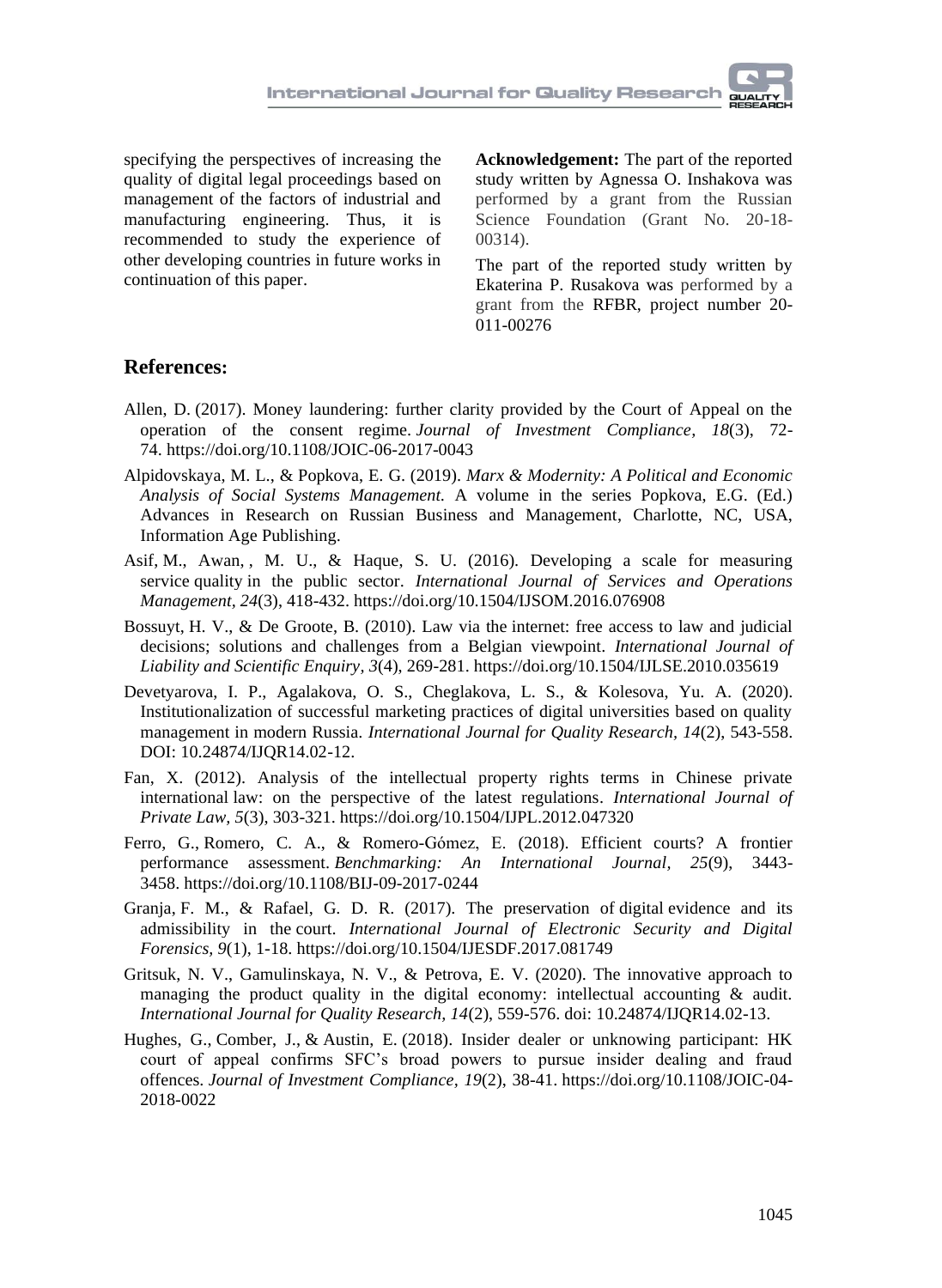- [Hurd, S.,](https://www.emerald.com/insight/search?q=Susan%20Hurd) [Gworek, M.,](https://www.emerald.com/insight/search?q=Mel%20Gworek) & [Glustrom, E.](https://www.emerald.com/insight/search?q=Evan%20Glustrom) (2019). Lorenzo v. SEC: the supreme court rules on scheme liability under the federal securities laws. *[Journal of Investment Compliance,](https://www.emerald.com/insight/publication/issn/1528-5812) 20*(2), 45-47. <https://doi.org/10.1108/JOIC-04-2019-0021>
- [Hussain,](https://www.inderscienceonline.com/author/Hussain%2C+Wan+Mohd+Hirwani+Wan) W.M.H.W., [Zainol,](https://www.inderscienceonline.com/author/Zainol%2C+Zinatul+Ashiqin) Z.A. & [Yaakub,](https://www.inderscienceonline.com/author/Yaakub%2C+Noor+Inayah) N.I. (2010). Internet [legal service marketing: are](https://www.inderscienceonline.com/doi/abs/10.1504/IJLSE.2010.03183)  [Malaysian lawyers getting left behind?](https://www.inderscienceonline.com/doi/abs/10.1504/IJLSE.2010.03183) *[International Journal of Liability and Scientific](https://www.inderscienceonline.com/loi/ijlse)  [Enquiry,](https://www.inderscienceonline.com/loi/ijlse) 3*(1-2), 155-164.<https://doi.org/10.1504/IJLSE.2010.03183>
- Inshakova, A. O., & Bogoviz, A. V. (Ed.) (2020). *Alternative Methods of Judging Economic Conflicts in the National Positive and Soft Law.* A volume in the series Popkova, E.G. (Ed.) [Advances in Research on Russian Business and Management,](https://www.infoagepub.com/series/Advances-in-Research-on-Russian-Business-and-Management) Charlotte, NC, USA, Information Age Publishing.
- [Inshakova, A.](https://proxylibrary.hse.ru:2073/authid/detail.uri?origin=AuthorProfile&authorId=56185976100&zone=) O., [Frolova, E.](https://proxylibrary.hse.ru:2073/authid/detail.uri?origin=AuthorProfile&authorId=56439998700&zone=) E., & [Marchukov, I.](https://proxylibrary.hse.ru:2073/authid/detail.uri?origin=AuthorProfile&authorId=57202323564&zone=) P. (2019). [TNCs as subjects of economic](https://proxylibrary.hse.ru:2073/record/display.uri?eid=2-s2.0-85063228168&origin=resultslist&sort=plf-f&src=s&sid=e877677f385365090ae3cedd2b61b8af&sot=autdocs&sdt=autdocs&sl=18&s=AU-ID%2856185976100%29&relpos=17&citeCnt=0&searchTerm=)  [activity & lawmaking in the sphere of Foreign trade in energy resources.](https://proxylibrary.hse.ru:2073/record/display.uri?eid=2-s2.0-85063228168&origin=resultslist&sort=plf-f&src=s&sid=e877677f385365090ae3cedd2b61b8af&sot=autdocs&sdt=autdocs&sl=18&s=AU-ID%2856185976100%29&relpos=17&citeCnt=0&searchTerm=) *[Lecture Notes in](https://proxylibrary.hse.ru:2073/sourceid/21100901469?origin=resultslist)  [Networks & Systems](https://proxylibrary.hse.ru:2073/sourceid/21100901469?origin=resultslist)*, *44*, 151-171.
- [Kalogeropoulou,](https://www.inderscienceonline.com/author/Kalogeropoulou%2C+Charitomeni) C., [& Petrakos,](https://www.inderscienceonline.com/author/Petrakos%2C+George) G. (2018). [Comparative analysis of the contemporary public](https://www.inderscienceonline.com/doi/abs/10.1504/IJDSRM.2018.095188)  sector quality [determinants in relation to the satisfaction level of the Greek judicial officials](https://www.inderscienceonline.com/doi/abs/10.1504/IJDSRM.2018.095188)  [and citizens in civil, criminal and administrative](https://www.inderscienceonline.com/doi/abs/10.1504/IJDSRM.2018.095188) courts. *[International Journal of Decision](https://www.inderscienceonline.com/loi/ijdsrm)  [Sciences, Risk and Management,](https://www.inderscienceonline.com/loi/ijdsrm) 8(*1-2), 106-118. <https://doi.org/10.1504/IJDSRM.2018.095188>
- [Kassem, R.,](https://www.emerald.com/insight/search?q=Rassel%20Kassem) [Ajmal, M.,](https://www.emerald.com/insight/search?q=Mian%20Ajmal) [Hussain, M.,](https://www.emerald.com/insight/search?q=Matloub%20Hussain) & [Helo, P.](https://www.emerald.com/insight/search?q=Petri%20Helo) (2017). Critical factors for culture of judicial excellence: benchmarking study of Emirati courts. *[Benchmarking: An International Journal,](https://www.emerald.com/insight/publication/issn/1463-5771) 24*(2), 341-358. <https://doi.org/10.1108/BIJ-03-2016-0045>
- [Machado, M.,](https://www.emerald.com/insight/search?q=Michele%20Machado) [Sousa, M.,](https://www.emerald.com/insight/search?q=Marcos%20Sousa) [Rocha, V.,](https://www.emerald.com/insight/search?q=Vicente%20Rocha) & [Isidro, A.](https://www.emerald.com/insight/search?q=Antonio%20Isidro) (2018). Innovation in judicial services: a study of innovation models in labor courts. *[Innovation & Management Review,](https://www.emerald.com/insight/publication/issn/2515-8961) 15*(2), 155- 173. <https://doi.org/10.1108/INMR-04-2018-010>
- [Martins, A.](https://www.emerald.com/insight/search?q=Ant%C3%B3nio%20Martins) (2017). Tax avoidance, anti-abuse clauses and arbitration courts: a note on capital gains' exemption. *[International Journal of Law and Management,](https://www.emerald.com/insight/publication/issn/1754-243X) 59*(6), 804- 825. <https://doi.org/10.1108/IJLMA-05-2016-0050>
- [Mosweu, T.](https://www.emerald.com/insight/search?q=Tshepho%20Lydia%20Mosweu) L., & [Kenosi, L.](https://www.emerald.com/insight/search?q=Lekoko%20Kenosi) (2018). Implementation of the Court Records Management System in the delivery of justice at the Gaborone Magisterial District, Botswana. *[Records](https://www.emerald.com/insight/publication/issn/0956-5698)  [Management Journal,](https://www.emerald.com/insight/publication/issn/0956-5698) 28*(3), 234-251. <https://doi.org/10.1108/RMJ-11-2017-0033>
- [Mustapha, Z.,](https://www.emerald.com/insight/search?q=Zakariya%20Mustapha) [Kunhibava, S.,](https://www.emerald.com/insight/search?q=Sherin%20Kunhibava) & [Muneeza, A.](https://www.emerald.com/insight/search?q=Aishath%20Muneeza) (2019). Court referral and Nigeria's Financial Regulation Advisory Council of Experts (FRACE). *[ISRA International Journal of Islamic](https://www.emerald.com/insight/publication/issn/2289-4365)  [Finance,](https://www.emerald.com/insight/publication/issn/2289-4365) 11*(2), 206-225. <https://doi.org/10.1108/IJIF-11-2018-0126>
- [Park, E.](https://www.emerald.com/insight/search?q=Eunok%20Park) (2018). Court's intervention on arbitral tribunal's jurisdiction: From the perspective of the Korean Arbitration Act (2016). *[Journal of Korea Trade,](https://www.emerald.com/insight/publication/issn/1229-828X) 22*(4), 322- 332. <https://doi.org/10.1108/JKT-03-2018-0027>
- [Pattnaik, P.](https://www.emerald.com/insight/search?q=Pinaki%20Nandan%20Pattnaik) N., [Pandey, S.](https://www.emerald.com/insight/search?q=Satyendra%20C.%20Pandey) C., & [Mustafa, F.](https://www.emerald.com/insight/search?q=Faizan%20Mustafa) (2018). Development of MBA in court administration and management: The experience of NALSAR University of Law, India. *[Quality Assurance in Education,](https://www.emerald.com/insight/publication/issn/0968-4883) 26*(3), 391-402. [https://doi.org/10.1108/QAE-05-](https://doi.org/10.1108/QAE-05-2017-0017) [2017-0017](https://doi.org/10.1108/QAE-05-2017-0017)
- [Pattnaik, P.](https://www.emerald.com/insight/search?q=Pinaki%20Nandan%20Pattnaik) N., [Pandey, S.](https://www.emerald.com/insight/search?q=Satyendra%20C.%20Pandey) C., & [Shukla, M.](https://www.emerald.com/insight/search?q=Mahendra%20Kumar%20Shukla) K. (2018). Mapping critical success factors in efficient court management: two case studies from India. *[International Journal of Law and](https://www.emerald.com/insight/publication/issn/1754-243X)  [Management,](https://www.emerald.com/insight/publication/issn/1754-243X) 60*(2), 717-729. <https://doi.org/10.1108/IJLMA-03-2017-0023>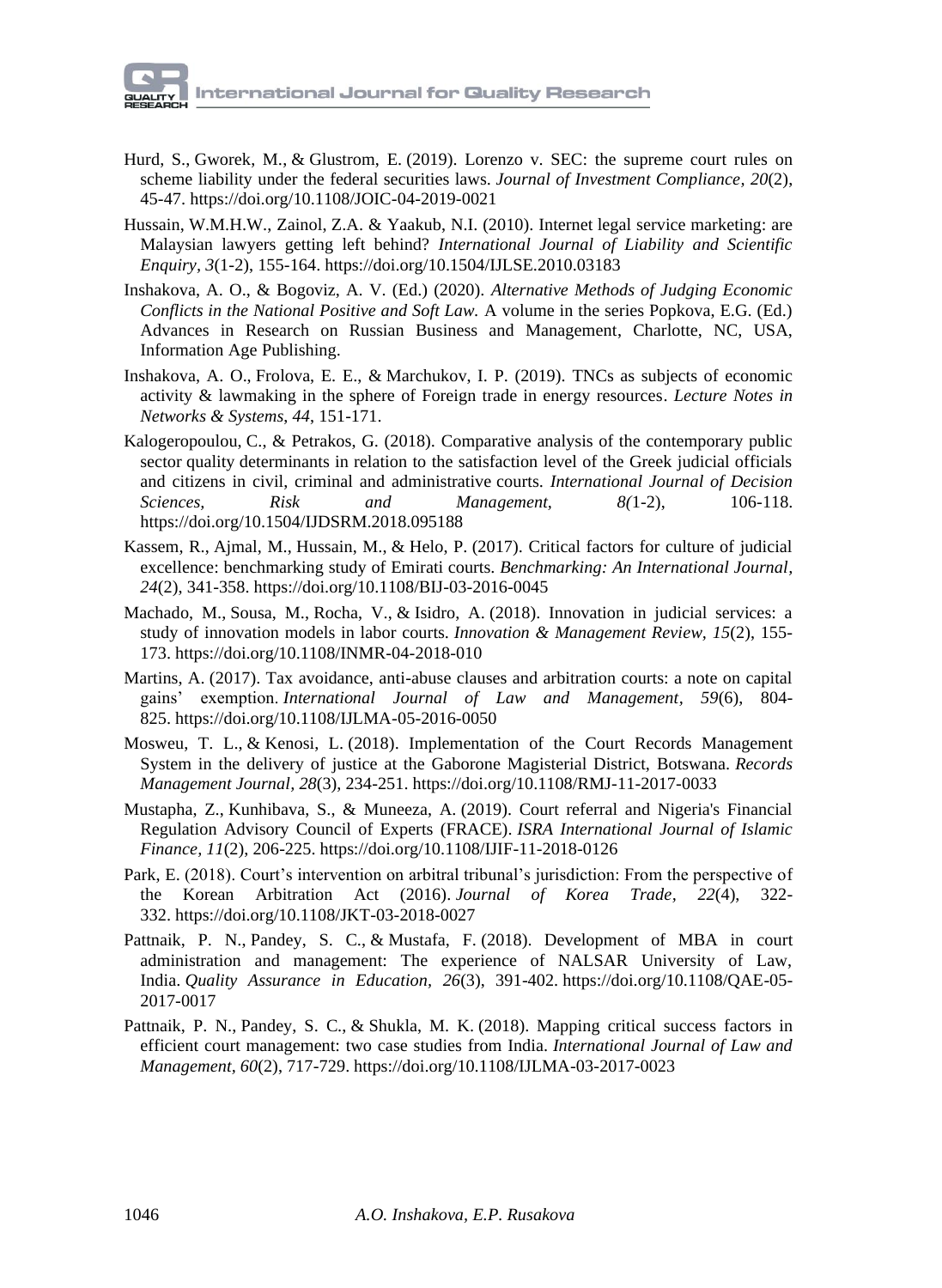- [Paudel, K.](https://www.emerald.com/insight/search?q=Krishna%20Prasad%20Paudel) P. (2020). Knowledge management practices in Nepalese Judiciary: a case of supreme court of Nepal. *[International Journal of Law and Management,](https://www.emerald.com/insight/publication/issn/1754-243X) 62*(5), 495- 505. <https://doi.org/10.1108/IJLMA-01-2020-0016>
- [Roth, J.](https://www.emerald.com/insight/search?q=Joshua%20D.%20Roth) D., & [Santolli, J.](https://www.emerald.com/insight/search?q=Justin%20J.%20Santolli) J. (2019). US Supreme court rules SEC administrative law judges are subject to the appointments clause. *[Journal of Investment Compliance,](https://www.emerald.com/insight/publication/issn/1528-5812) 20*(1), 22- 26. <https://doi.org/10.1108/JOIC-01-2019-0003>
- Shulus, A. A., Akopova, E. S., Przhedetskaya, N. V., & Borzenko, K. V. (2020). Intellectual Production and Consumption: A New Reality of the 21st Century. *Lecture Notes in Networks and Systems, 92*, 353-359.
- [Stolyarov, N.](https://proxylibrary.hse.ru:2073/authid/detail.uri?origin=AuthorProfile&authorId=57210110510&zone=) O., [Petrenko, E.](https://proxylibrary.hse.ru:2073/authid/detail.uri?origin=AuthorProfile&authorId=57192267828&zone=) S., [Serova, O.](https://proxylibrary.hse.ru:2073/authid/detail.uri?origin=AuthorProfile&authorId=57205322234&zone=) A., & [Umuralieva, A.](https://proxylibrary.hse.ru:2073/authid/detail.uri?origin=AuthorProfile&authorId=57211182188&zone=) S. (2020). [The Digital](https://proxylibrary.hse.ru:2073/record/display.uri?eid=2-s2.0-85072878366&origin=resultslist&sort=plf-f&src=s&sid=dbcd353715845cf560b6678e8bccfb41&sot=autdocs&sdt=autdocs&sl=18&s=AU-ID%2857192267828%29&relpos=2&citeCnt=0&searchTerm=)  [Reality of the Modern Economy: New Actors and New Decision-Making Logic.](https://proxylibrary.hse.ru:2073/record/display.uri?eid=2-s2.0-85072878366&origin=resultslist&sort=plf-f&src=s&sid=dbcd353715845cf560b6678e8bccfb41&sot=autdocs&sdt=autdocs&sl=18&s=AU-ID%2857192267828%29&relpos=2&citeCnt=0&searchTerm=) *[Lecture](https://proxylibrary.hse.ru:2073/sourceid/21100901469?origin=resultslist)  [Notes in Networks and Systems,](https://proxylibrary.hse.ru:2073/sourceid/21100901469?origin=resultslist) 87*, 882-888.
- [Tang, C.,](https://www.emerald.com/insight/search?q=Cynthia%20Tang) [Ng, B.,](https://www.emerald.com/insight/search?q=Bryan%20Ng) & [Ng, G.](https://www.emerald.com/insight/search?q=Gloria%20Ng) (2018). SFC's new guidance note redefines cooperation in disciplinary, civil court and market misconduct tribunal proceedings. *[Journal of Investment](https://www.emerald.com/insight/publication/issn/1528-5812)  [Compliance,](https://www.emerald.com/insight/publication/issn/1528-5812) 19*(3), 45-47. <https://doi.org/10.1108/JOIC-04-2018-0024>
- [Trappey,](https://www.inderscienceonline.com/author/Trappey%2C+Charles+V) C [.V. & Chang,](https://www.inderscienceonline.com/author/Chang%2C+Ai-Che) A.-C. (2016). [Analysis of IP-related](https://www.inderscienceonline.com/doi/abs/10.1504/IJIPM.2016.079578) court decisions using ediscovery - [a case study of Apotex Pty. Ltd. v Sanofi-Aventis Australia Pty. Ltd. & Ors.](https://www.inderscienceonline.com/doi/abs/10.1504/IJIPM.2016.079578) *[International Journal of Intellectual Property Management,](https://www.inderscienceonline.com/loi/ijipm) 9*(1), 16-31. <https://doi.org/10.1504/IJIPM.2016.079578>
- Van Der Vyver, A. G. (2017). [The State vs. Oscar Pistorius: a critical analysis of media](https://www.inderscienceonline.com/doi/abs/10.1504/IJTPL.2017.085234)  coverage and the court [of public opinion.](https://www.inderscienceonline.com/doi/abs/10.1504/IJTPL.2017.085234) *[International Journal of Technology Policy and](https://www.inderscienceonline.com/loi/ijtpl)  [Law,](https://www.inderscienceonline.com/loi/ijtpl) 3*(1), 16-27[. https://doi.org/10.1504/IJTPL.2017.085234](https://doi.org/10.1504/IJTPL.2017.085234)
- [Ward,](https://www.inderscienceonline.com/author/Ward%2C+Burke+T) B. T., [& Sipior,](https://www.inderscienceonline.com/author/Sipior%2C+Janice+C) J. C. (2010). [Where in the world is](https://www.inderscienceonline.com/doi/abs/10.1504/IJVCM.2010.031798) internet jurisdiction: a US [perspective.](https://www.inderscienceonline.com/doi/abs/10.1504/IJVCM.2010.031798) *[International Journal of Value Chain Management,](https://www.inderscienceonline.com/loi/ijvcm) 4*(1-2), 5-17. <https://doi.org/10.1504/IJVCM.2010.031798>
- World Bank (2020). Doing Business 2020. Retrieved from: <https://russian.doingbusiness.org/ru/data> (data accessed: 26.08.2020)
- World Economic Forum (2020). The Global Competitiveness Report 2019. Retrieved from: [http://reports.weforum.org/global-competitiveness-report-](http://reports.weforum.org/global-competitiveness-report-2019/?doing_wp_cron=1570623935.4483180046081542968750)[2019/?doing\\_wp\\_cron=1570623935.4483180046081542968750](http://reports.weforum.org/global-competitiveness-report-2019/?doing_wp_cron=1570623935.4483180046081542968750) (data accessed: 26.08.2020).

**Agnessa O. Inshakova** Volgograd State University, Volgograd, Russia, e-mail: gimchp@volsu.ru, ainshakova@list.ru

**Ekaterina P. Rusakova** Peoples' Friendship University of Russia, Moscow, Russia, e-mail: [rusakova\\_ep@pfur.ru](mailto:rusakova_ep@pfur.ru)